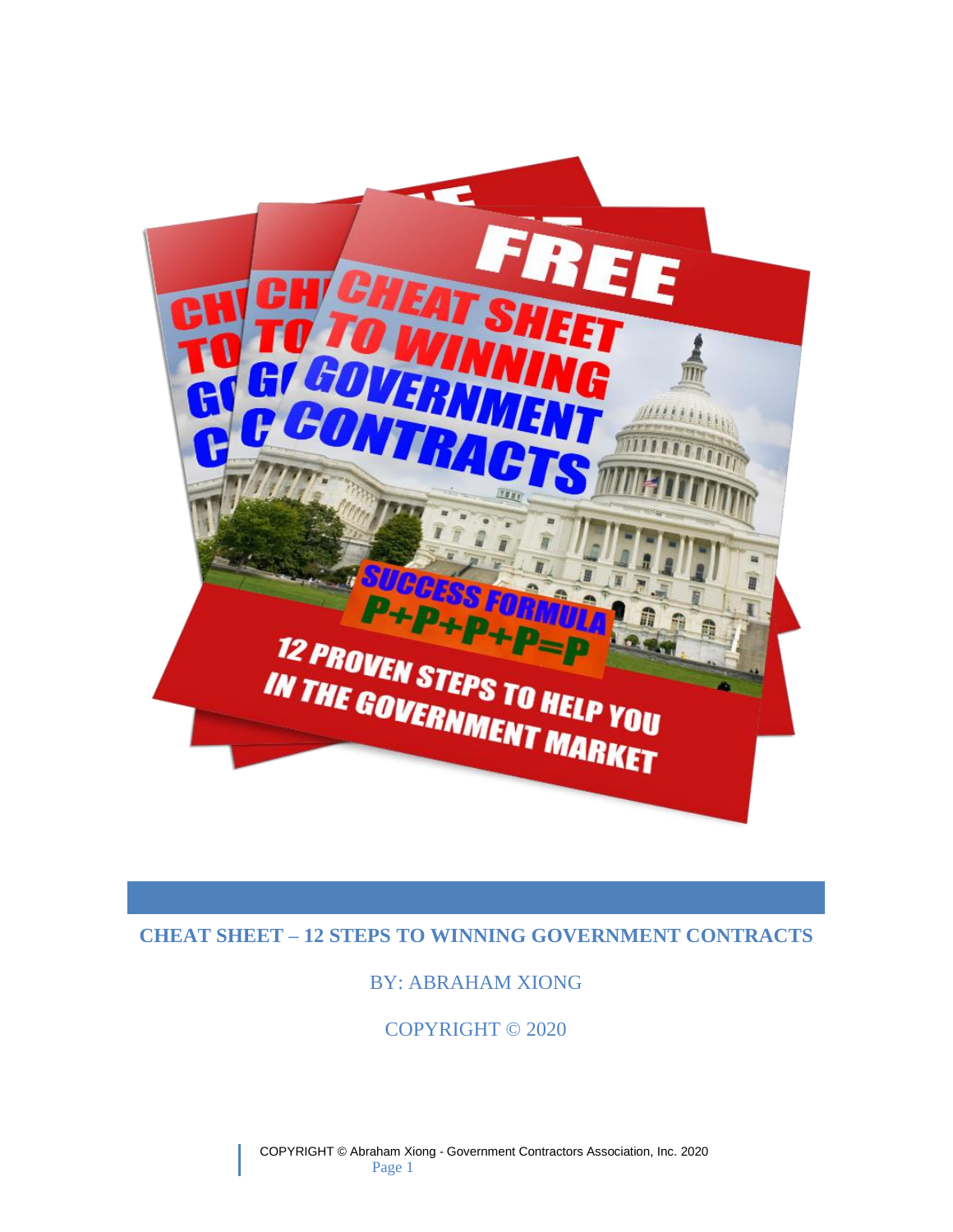# **12 STEPS TO WINNING GOVERNMENT CONTRACTS**

*"Stop Wishing – Start Winning" By Abraham Xiong*

#### **Table of Contents**

#### INTRODUCTION

- Do You Speak Governese?
- Success Formula:  $P+P+P+P = Profit$
- Contracting Benefits

#### **P**REPARATION PHASE

- 1) ASSESSMENT: Assessing Your Business Infrastructure
- 2) STRATEGY: Creating a Strategic Plan for Short-Term and Long-Term Success
- 3) EDUCATION: Learning Governese, the Contracting Language
- 4) REGISTRATION: Getting Registered and Obtaining Certification

#### **P**ROMOTION PHASE

- 5) IMAGE: Building a Brand to Help You Win Millions
- 6) MARKETING: Learning How to Market to Your Ideal Agency
- 7) RELATIONSHIP: Fostering KLT Relationships

#### **P**ROPOSAL PHASE

- 8) OPPORTUNITY: Sourcing Out the Right Opportunities
- 9) PROPOSAL: Writing Winning Proposals

#### **P**ERFORMANCE PHASE

- 10) PERFORMANCE: Delivering and Performing on Your Projects
- 11) COMPLIANCE: Ensuring Full Compliance
- 12) CLOSURE: Closing Out the Project

#### **CONCLUSION**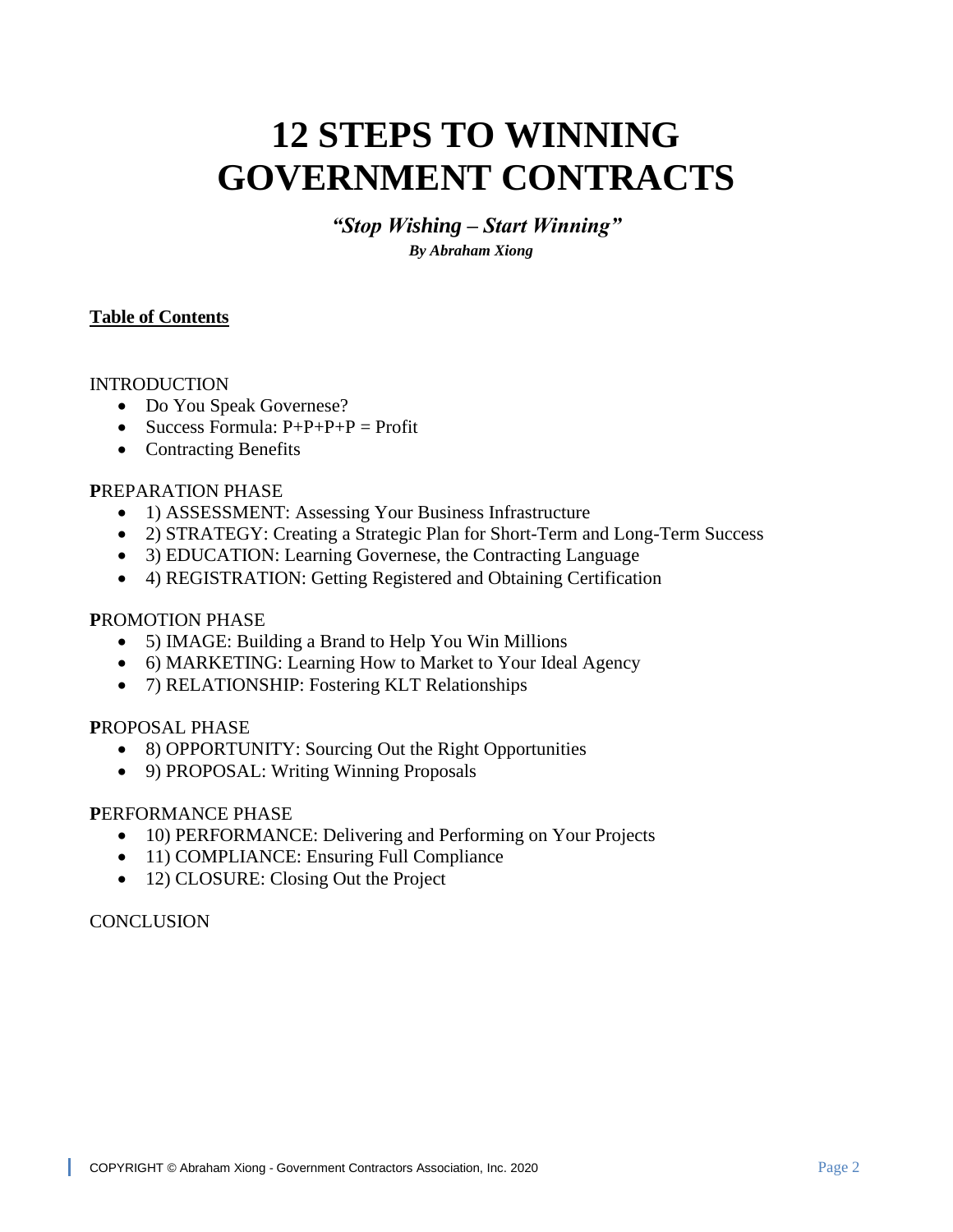# **HOW THIS BOOK GOT HERE**

When I first discovered government contracting, I fell in love. Government Contracting is a seductive and lovely lady. She is a Goddess, mysterious and sexy, intoxicating and sobering, full of richness and yet so far from reach. I first met her in late 2007 through an introduction by a retired Army Lt. Colonel. At first glance, I was mesmerized. She had stolen my attention and I was drunk in love. My heart skipped at the sight of her. She was beautiful and gorgeous. Her perfume smelled like money, to the tune of nearly \$500 billion each year.

The more I got to know her, the more intrigued I became. She was complex and witty with great depth, filled with layers of regulations and legalize to keep me interested. It was easy for me to give my whole heart to her.

As our romanced developed I saw the many lovers she's had. She had captivated many before me and some found eternal bliss with her. Their love blossomed and their companies grew to multi-millions in sales. Others who were swept by her got lost along the way in the contracting maze. They underestimated her complexities and never appreciated or became fond of how deep she really is. They were only attracted to her outer beauty and richness. They are the many that wanted a relationship with her but was left stranded, broken and destitute. I was determined not to be one of them.

So, I set out to learn more about this mysterious lady named 'government contracting' and asked everyone who knew her well, how I can win her heart. I savored over thousands of websites and read hundreds of articles about her. I studied her roots and got to know her family. I traveled to see her in DC and around the country. The more I got to know her, the more intimate we became. The work and time I invested into our relationship didn't seem hard, it was easy for me to give myself to her.

It is in this discovery journey that led me to become the founder of the Government Contractors Association. In the course of my relationship with this Goddess of Government Contracting, I have accessed more than \$900 million in contract wins for our members, clients, and my organizations.

Now it's your turn... that is why I set up the Government Contractors Association, so others like you can come and get to know her and experience how good she can be.

Government Contractors Association is an organization, made up of people who love to share the wonders of the contracting market. We love to tell the story of the beauty of this industry and spread the opportunities of its richness. It is full of resources, anecdotes, tips and strategies. This association is your introduction to this Goddess of Government Contracting. It is your gateway to the government contracting world.

My hope is that maybe you too will fall madly in love with her. Get to know this Goddess of Government Contracting by joining the Government Contractors Association.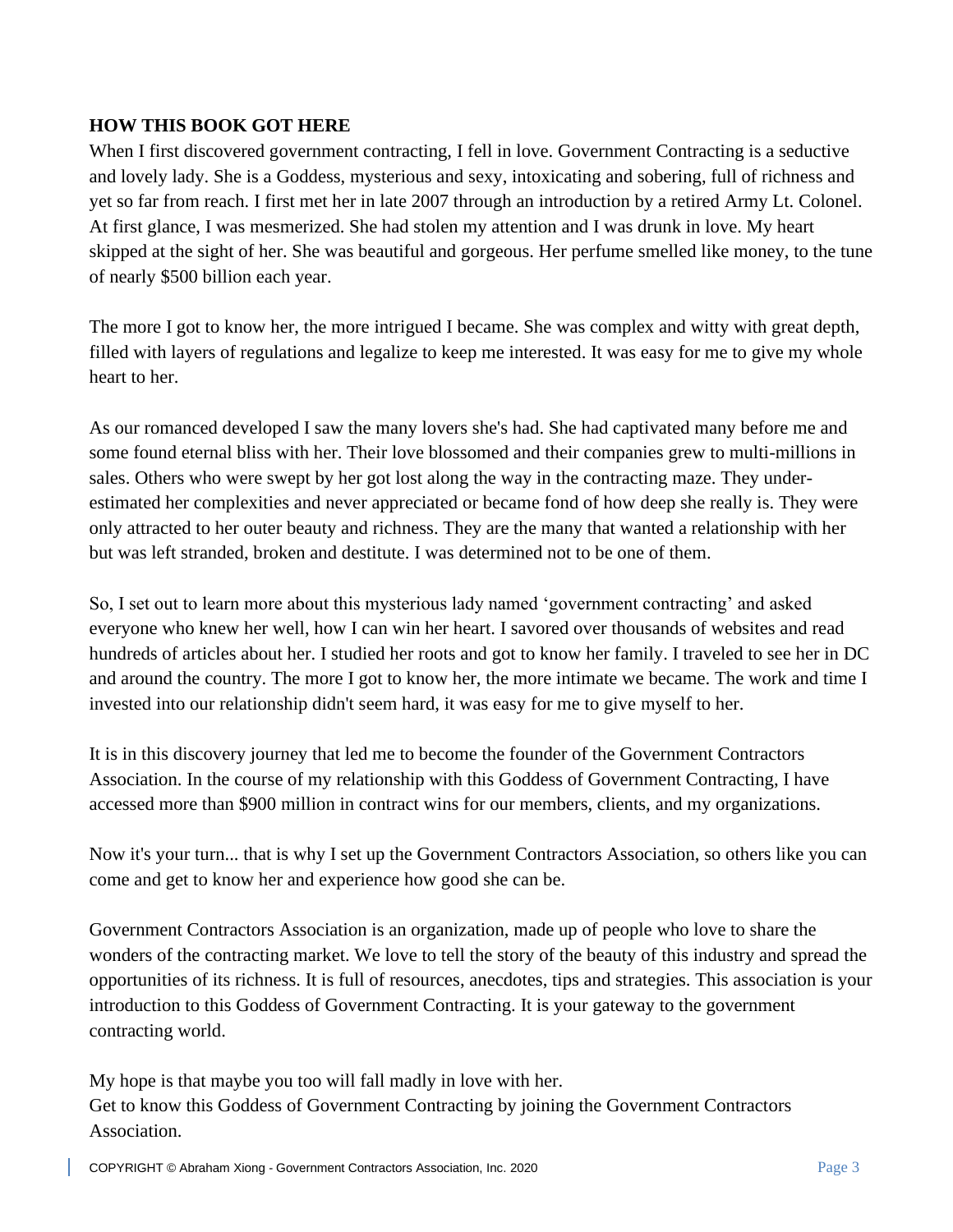# **HOW THIS BOOK IS STRUCTURED**

Lessons + Examples + Exercises

# **WHO THIS BOOK IS FOR**

This book is for small business owners This book is for beginners This book is for someone looking to get a quick overall perspective about the government market

#### **WHAT IT IS NOT**

It's not meant to be comprehensive. It's not meant to teach you everything about government contracting. It's almost impossible to write a book to address every aspect of government contracting.

L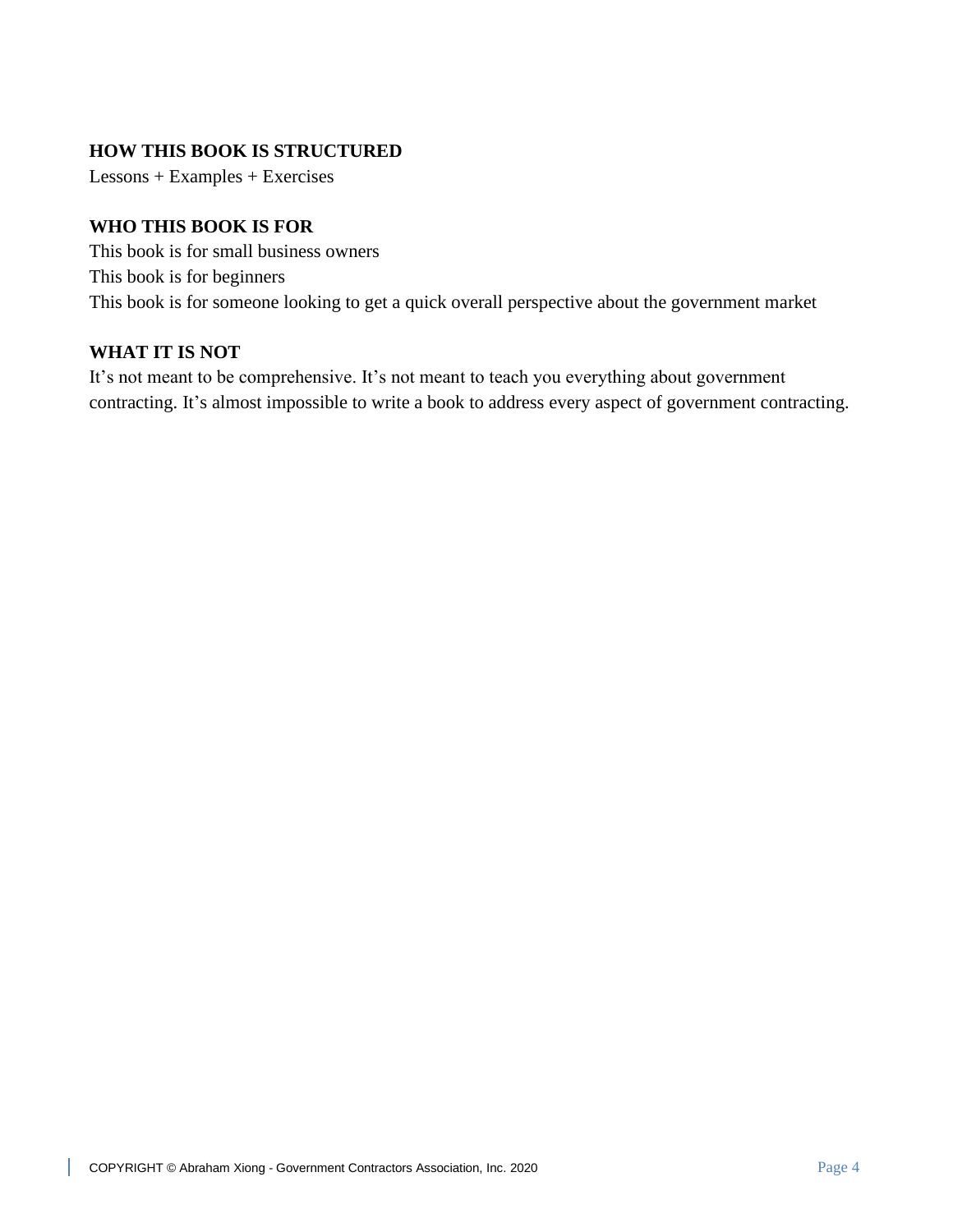# **Do you Speak Governese?**

**Uncle Sam speaks** *Governese™***, but do you?** Like Venus and Mars, the private and public sectors are different planets. Uncle Sam, for instance, comes from a different culture – one in which he speaks a bizarre language full of strange words, acronyms, rules, regulations and red tape. I call this language "*Governese*."

Here's a linguistic test for you. Read the section below and see how much you understand. It's written in Governese, or "govspeak," with instructions on what you should do to be successful in the government market...

*For your business to be successful B2G market, you should start by researching federal procurement regulations. Read the FAR, DFARS, FASA, NDAA, UCC, CFR and Federal Register. Next, attend a PTAC and SBA training session. As a small business, check out MBDA, SBDC, NDIA and NCMA for help. If you're a Native American, go to NCAIED. Next, use FPDS and USASpending to do research on past performances and contract awards. Find the incumbents and benchmark after them.*

*After you've learned the basics, you will need to register your company.* 

- *First, identify your SIC, PSC, NIGP and NAICS codes;*
- *Then obtain a DUNS number through D&B.*
- *Next, register as a vendor in SAM. Make sure you have your primary and secondary POCs' and corporate info, including your TIN.*

*To gain a competitive edge, learn about sole-source contracts and find out which certifications you're qualified for. Check into these federal set-aside programs: HUBzone, 8(a), ED/WOSB, SDVOSB, VOSB, Section 3, MP and various other initiatives. If you're seeking local and state projects, consider DBE, SWUC, HUB, LSBE, FBE, APABE, HABE and MP. If you prefer a large commercial project, check out the MBE, AABE, WBE and LGBTBE certification programs.*

*Based on your business size standard, consider using a JV or teaming strategy, when pursuing a solicitation. Sometimes, the opportunity may come out as a pre-sol, sources sought, rfp, rfi, rfq, ifb, or other contracting methods. One strategy is to start as a subcontractor so you don't have to take on the responsibilities of being a prime. Another idea is to form a MP relationship with a prime. The prime is required to have a small business plan (SBP), which can be an advantage to your company.*

*To find solicitations to bid on, use the following sites: FBO, iSearch, eBuy, eMall and Fedbid. Also, use these contracting vehicles to help: IDIQ, MATOC, GWAC, BPA, STARS II, SATOC, FSS, MAS, GSA Schedules, ITES II, FSSI, Micro Purchases and SAP. Start promoting your company by meeting with the OSDBU, SADBUS, SBS, SBLO, OSBP, and SBA BOS. By now, your Capability Statements should be complete, so send them to a few agencies. Make sure you send the short version.*

*Oh, and make sure you're DCAA compliant because the DoD, GAO, OFCCP and OMB have stricter compliance measures now. If you want to get paid, make sure you're not listed on EPLS. And finally, register with e-verify, WAWF and ESRS as needed.*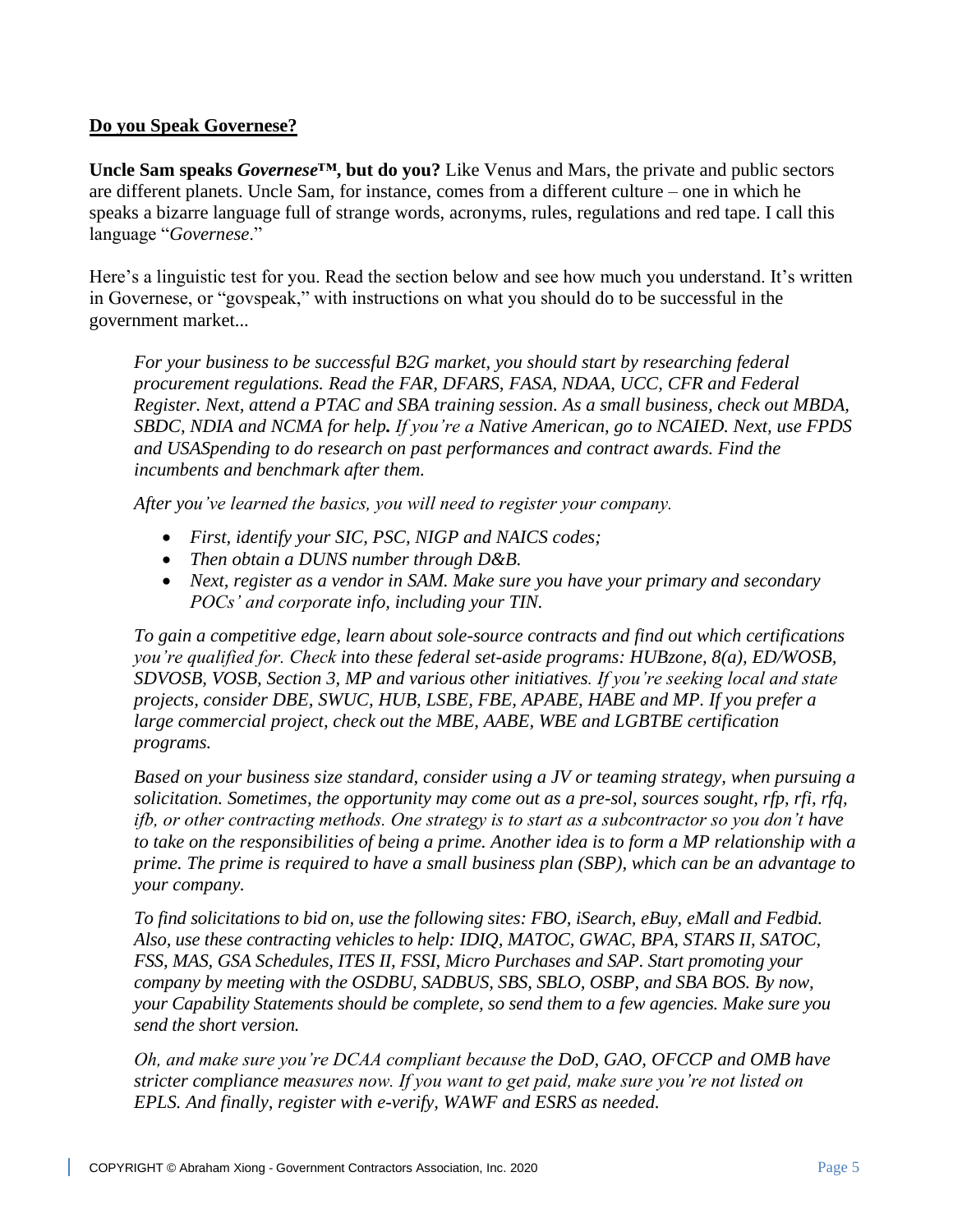If you understood more than 80% of what you just read, congratulations – you're fluent in Governese! But if you couldn't grasp the contracting language above and had to Google the acronyms for meaning, then doing business with Uncle Sam will be difficult. It would be equivalent to you trying to do business in Japan, but without Japanese fluency or a translator.

If you don't speak Governese, or you're struggling to understand it, you should source out help. You need an interpreter. For the remainder of this book, let me introduce you to the Gov Genie, your translator.

# **Success Formula: P+P+P+P = P**

Have no fear: I, the Gov Genie, am here to help! I will simply rub my magic lamp and grant you a contract out of thin air....

Ah, but what's the use of that if you don't learn the skills you need to land contracts further down the road? With the following concise and easy to follow instructions, I will help you position your company to have the optimal chance of landing a contract. *AND* I'll teach you how to successfully enter and remain in the B2G market for years to come.

I've come up with a little formula to help you be successful in the government market:  $P+P+P+P = P$ .

- The first P stands for Preparation. During this phase you will assess your company, create a strategy, educate yourself, and register/apply for certifications.
- The second P stands for Promotion. In this phase you will brand your business, market your company, and learn how to build relationships.
- The third P stands for Proposal. The Proposal Phase involves learning how to seek opportunities and writing proposals.
- The fourth P stands for Performance. This phase marks the time when you will carry out the project, comply to legal obligations, and close out the project.
- The final P stands for profit. *Your goal is not only to win a contract, but to be a sustainable profitable organization in the government market.*

So, what are you waiting for? Turn the page and follow me through the 12 Steps to Winning Government Contracts that will transform you from a wisher to a winner! I will serve as your own personal Governese interpreter.

# **Contracting Benefits**

You may be thinking: well why should I get involved in the Government Contracting Market in the first place? There are numerous reasons to enter the market, many of which stem from the reality that the government is the largest and most reliable consumer in the world. While you may have your own motivations, here's my **Top Ten Reasons** for entering the government market. Now if I could just get that list to come out of this stinking lamp....rub, rub, rub....Aha! Here it comes from the genie bottle.

- 1. The federal government's annual budget is about **\$3.9 trillion**, representing the largest consumer in the world.
- 2. The federal government awards over **\$500 billion** in contracts annually. Who wouldn't want to get in on that cash?
- 3. Currently, less than **1%** of all U.S. companies are winning federal contracts despite the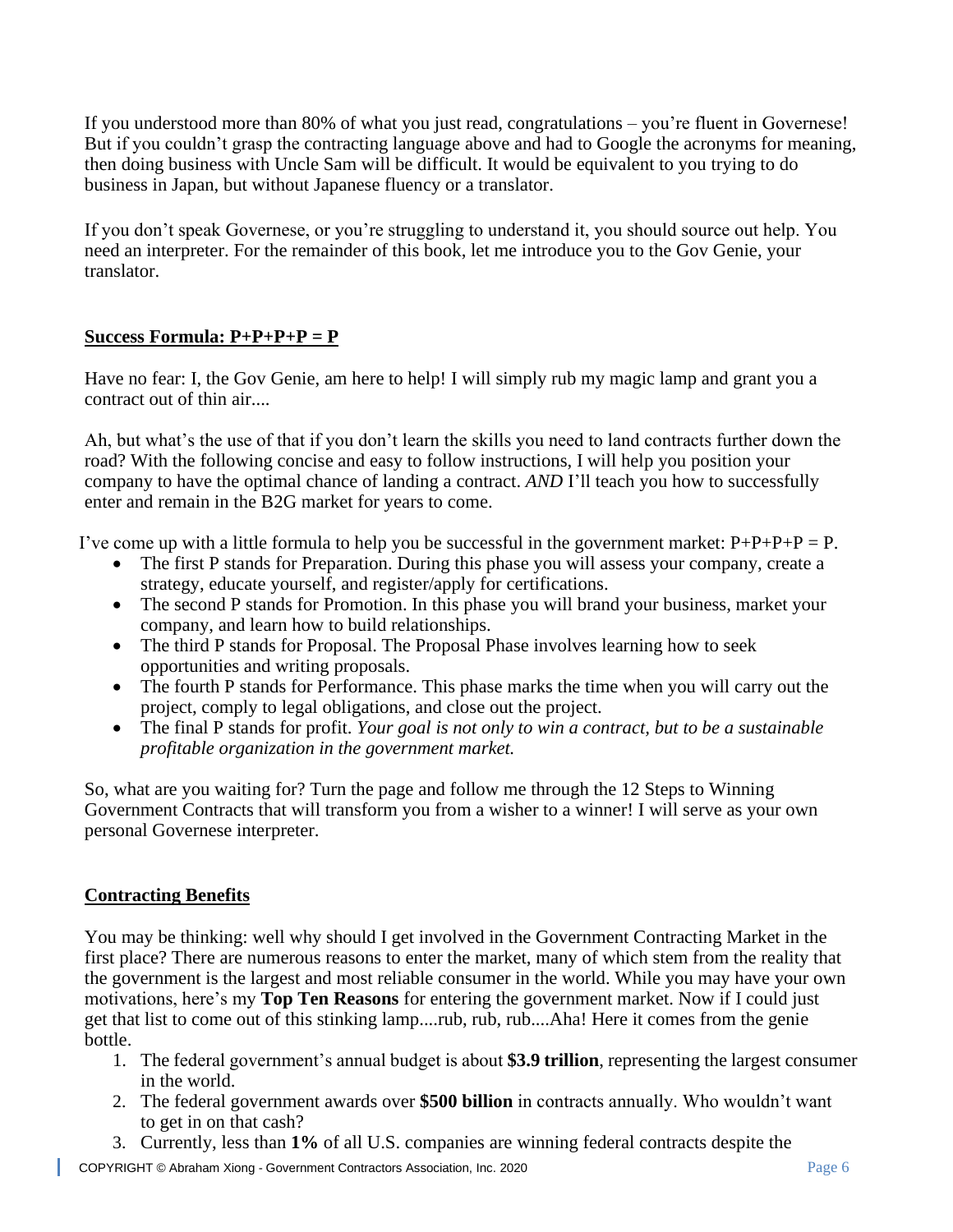federal government's stance as the largest consumer in the world.

- 4. Of all federal contracts, **23%** are set aside specifically for small businesses. However, agencies struggle to meet this goal year after year. More companies like yours is needed to help change that.
- 5. Large corporations that win over **\$750,000** from federal contracts *must* sub-contract **35%**  of the share to small businesses. This gives the smaller companies a secondary path to getting a piece of the contracting opportunities.
- 6. **\$47** billion was awarded under this category: "*Everyone could compete, but only ONE bid or offer* was even submitted." More competition is needed!
- 7. The average federal contract is worth **\$180,000**.
- 8. Every **1 minute**, 114 federal contracts are awarded. That's over **6800 a day**!
- 9. Federal credit card purchases **under \$3,000** go through a very simple buying process.
- 10. The federal government consistently awarded:
	- **\$1.4 billion** every day
	- **\$57 million** every hour
	- **\$950,000** every minute
	- **\$16,000** every second

How much of these opportunities are passing you by? Shouldn't you get a "piece of the pie?" Read further and let me help you prepare for the government market and start winning contracts.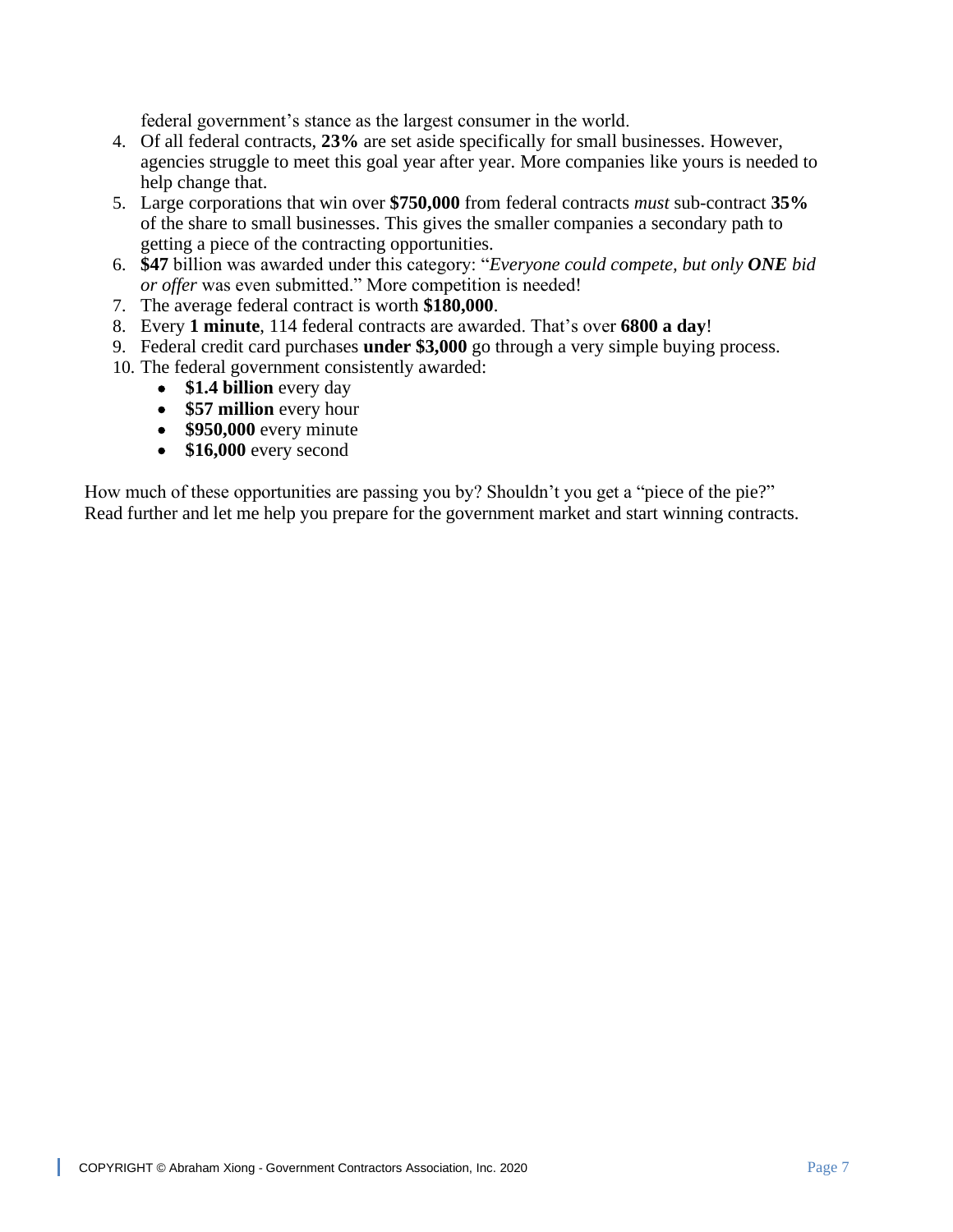# **PREPARATION PHASE: Key Items**

**1) ASSESSMENT:** Assessing Your Business Infrastructure

- **2) STRATEGY:** Creating a Strategic Plan for Short-Term and Long-Term Success
- **3) EDUCATION:** Learning Governese, the Contracting Language
- **4) REGISTRATION:** Getting Registered and Obtaining Certification

# **Step One: Assessing Your Business Infrastructure**

#### *Begin with the end in mind*.

Now you've seen the top ten reasons why you should enter the government market. As the Gov Genie, my first piece of advice is to start your contracting journey by *assessing your business infrastructure*. This process considers two major factors:

- (1)Where your company stands currently, and
- (2)What you want to ultimately achieve from entering the Government contracting market

Is your company properly prepared to offer its services to government agencies? What exactly are you trying to get out of government contracting? By figuring these things out, you will better prepare yourself for the success that you seek.

Let's dive a little deeper into our assessment process. Firstly, it's important to know what's expected of you. What exactly is the government looking for in a company? This may seem like a loaded question, but it's not as complex as you may think. Among other things, the government wants a company that has:

- Proper **registration**
- The **capability, resources, and finances** to get the job done
- An effective **marketing strategy**
- Has prior credential and can develop and sustain a good **relationship** with government customers
- **Knowledge** about what they need and how they need it

Not too bad, eh? By following my advice, your company will be able to fulfill these expectations in a cinch. Now let's look at some major areas and make sure you've got everything ready to enter the government market...

This **Corporation Assessment Checklist** is a useful tool for new or start-up companies (and also for making sure existing businesses are all set):

- • Write a business plan. This may differ depending on the specifics of your organization (new/existing, non-profit/profit). Use this link to view great business plan templates: [www.tinyurl.com/bizplantoday](http://www.tinyurl.com/bizplantoday)
- Choose a business name (if you don't have one already) and register a website domain name. Make sure to have a business name that will allow you to pursue multiple contracting opportunities. For example, if your business name is: John Smith Janitorial of Atlanta, Inc. This might be a very limiting business name.

#### Here's why…

It means that John Smith, the owner, may become a potential bottle neck. Everyone wants to talk to John and no one else at this company because he branded the business after him.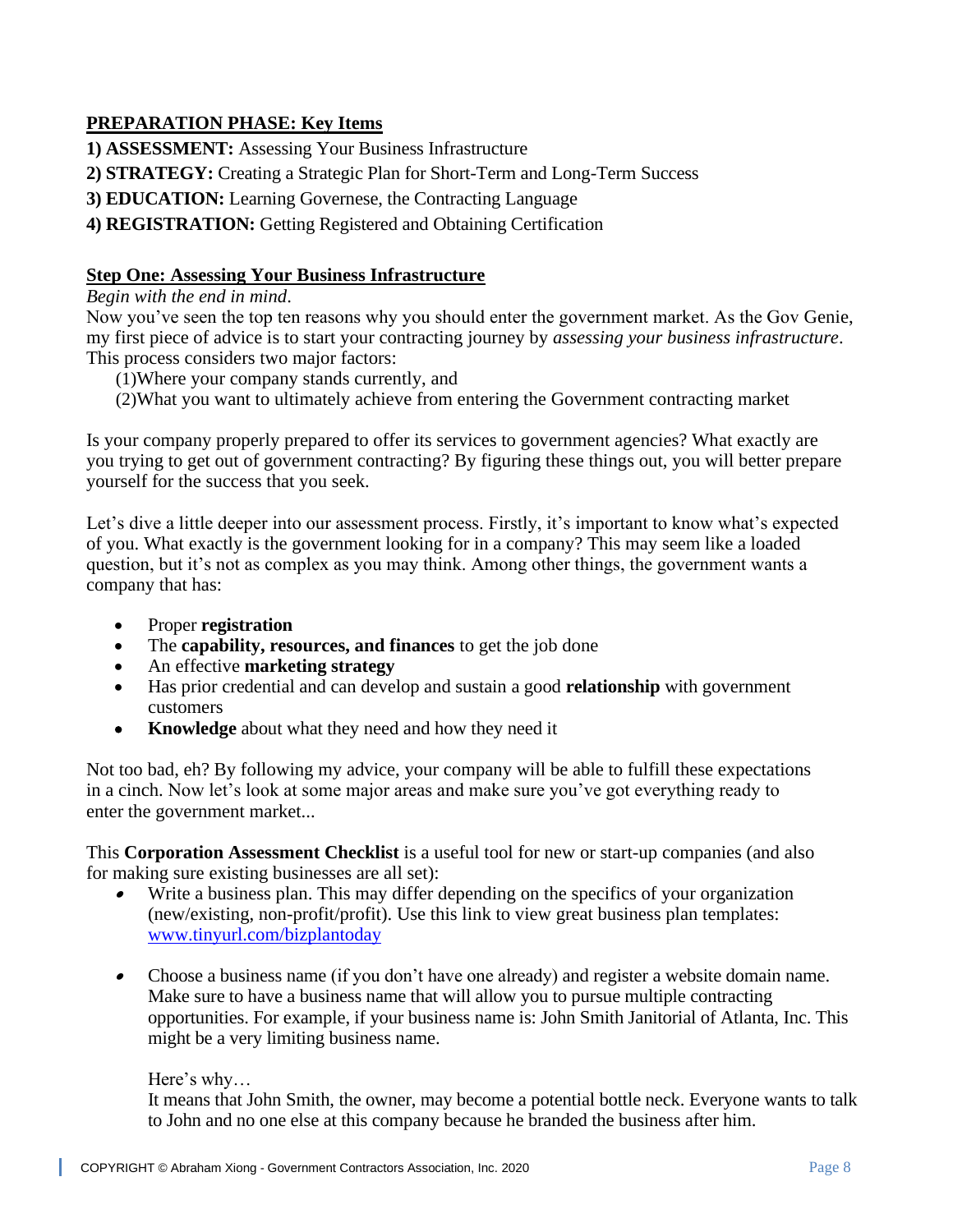Also, with the word 'janitorial' in the business name, that means the company can only do janitorial work. What happens if you see a renovation project or a security guard opportunity and you want to bid on it? The business name limits your ability to go after other niche markets. Furthermore, the name has 'Atlanta' in it. This make the company more of a local or at best a regional type of company. If you have a name like this, my suggestion is to do a name change or a DBA and go with Smith Solutions International, Inc which gives a completely different brand image.

Lastly, cross reference your business name to make sure that you can obtain a great website domain name as well. Your name and website are the first things people will see about your business, so make them good. And owning all likely variants will prevent brand confusion.

- • Choose a business entity. In other words, determine what industry your company falls under. Go to [www.tinyurl.com/mybusinessentity](http://www.tinyurl.com/mybusinessentity) for more guidance.
- • *Register as an "INC" or "LLC" with the Secretary of State*. Go to [www.tinyurl.com/incorporateyourbusiness](http://www.tinyurl.com/incorporateyourbusiness) for more information.
- *Get a Federal Tax ID Number (EIN) and fill out the Sub-chapter S Election Form 2553 if it* applies to your organization. Go to [www.tinyurl.com/myeintoday](http://www.tinyurl.com/myeintoday) for these.
- *Open a business bank account in your company's name*. Do this as soon as possible after applying for an EIN.
- *Order a corporate kit* that will include by-laws, articles and a seal (Inc. or LLC). [www.corporatekit.com](http://www.corporatekit.com/) is good for this. You will need this when you apply for your certifications.
- *Create an organizational chart that accurately reflects your firm*. You'll need this for insertion into proposals and other corporate matters.
- *Get all of your business licenses and permits in order*. You will need to verify what kind of licenses and permits are required based on the locations in which you will be doing business. This will be part of the documents you submit for certifications.
- If you plan on doing business out of state, *register as a Foreign Corporation* in those states. [www.sba.gov/content/incorporating-your-business](http://www.sba.gov/content/incorporating-your-business) can help with this as well.
- *Get a State Taxpayer ID number*. This is used for state income tax in your HOME state, or state of incorporation. In most states, this is done through the state department of revenue.
- *Register a Trade Name* (D.B.A.) if other than corporate name.
- *File for an Initial Annual Registration to the Secretary of State*. Make sure to do this 90 days after incorporating.
- *Register all Trademarks, Service Marks, and patents* at [www.uspto.gov.](http://www.uspto.gov/)

I know how much people just *love* talking about tax and insurance matters! Or...maybe not so much. But if I'm going to help you land contracts, we might as well go over some helpful hints for these areas. In addition to the steps above, it's important to square away all your **employee, tax and insurance** matters.

- *Create an Employee Handbook* to establish a communication tool between you and your employees.
- *Enroll in E-Verify* (for all government contractors) at [www.uscis.gov/everify](http://www.uscis.gov/everify)
- *Consult with a CPA or tax advisor* for tax-related concerns.
- *Set-up a bookkeeping system* through QuickBooks or another government compliant software.
- In terms of insurance, be sure to *obtain general and professional liability* (among other things).

Alright, so we've gone over what's expected of you, where you want to go, and how your company needs to look. Now it's time to establish a **Government Contracting Team** that will place you on that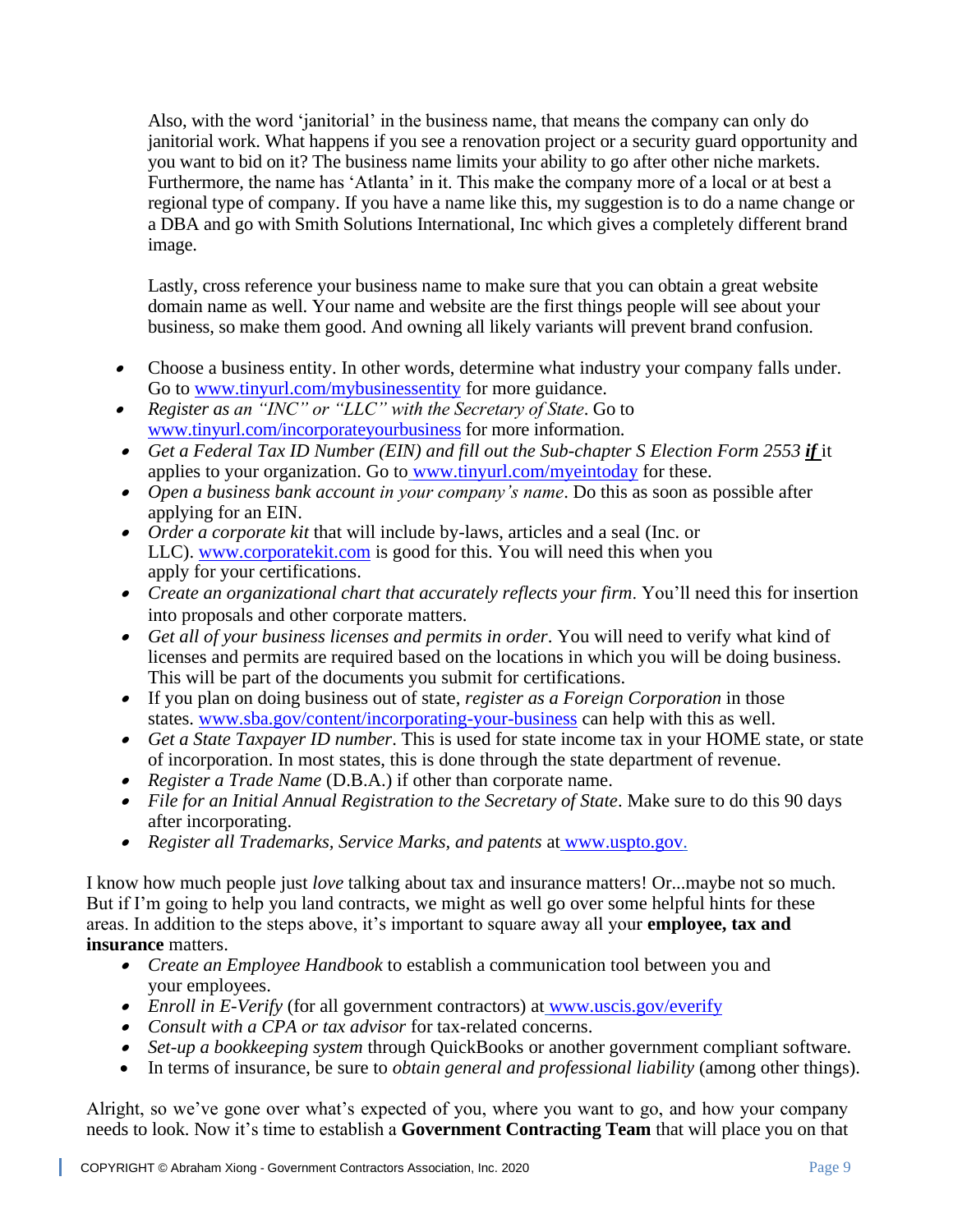winner's path in the government market. The following are the skills you need to create a magic-making team:

- 1. A **Proposal Planner / Writer** with skillful and professional planning and writing ability. Writing great proposals is key to winning government contracts. If you have the resources, get a dedicated proposal planner and writer(s) -- you can quickly burn out one person doing too much.
- 2. A **CPA** experienced in the government market, DCAA Audits, cost accounting, FAR and regulations.
- 3. A **Capture, Business and Relationship Manager** to open doors and build key relationships.
- 4. A **Research Team** to help find opportunities, file FOIA requests, link with teaming partners, and build competition/historical data.
- 5. A **Cost Estimator** that helps with bids and quotes to determine the best value or lowest price estimator.
- 6. A **Contracting and Administrative Specialist** to carry out contract and administrative work.
- 7. A **Compliance and QA Officer** to ensure you're meeting all compliance requirements.

You're probably thinking -wow, that's a lot of people! But to get started, I'll teach you how you can wear most of these hats.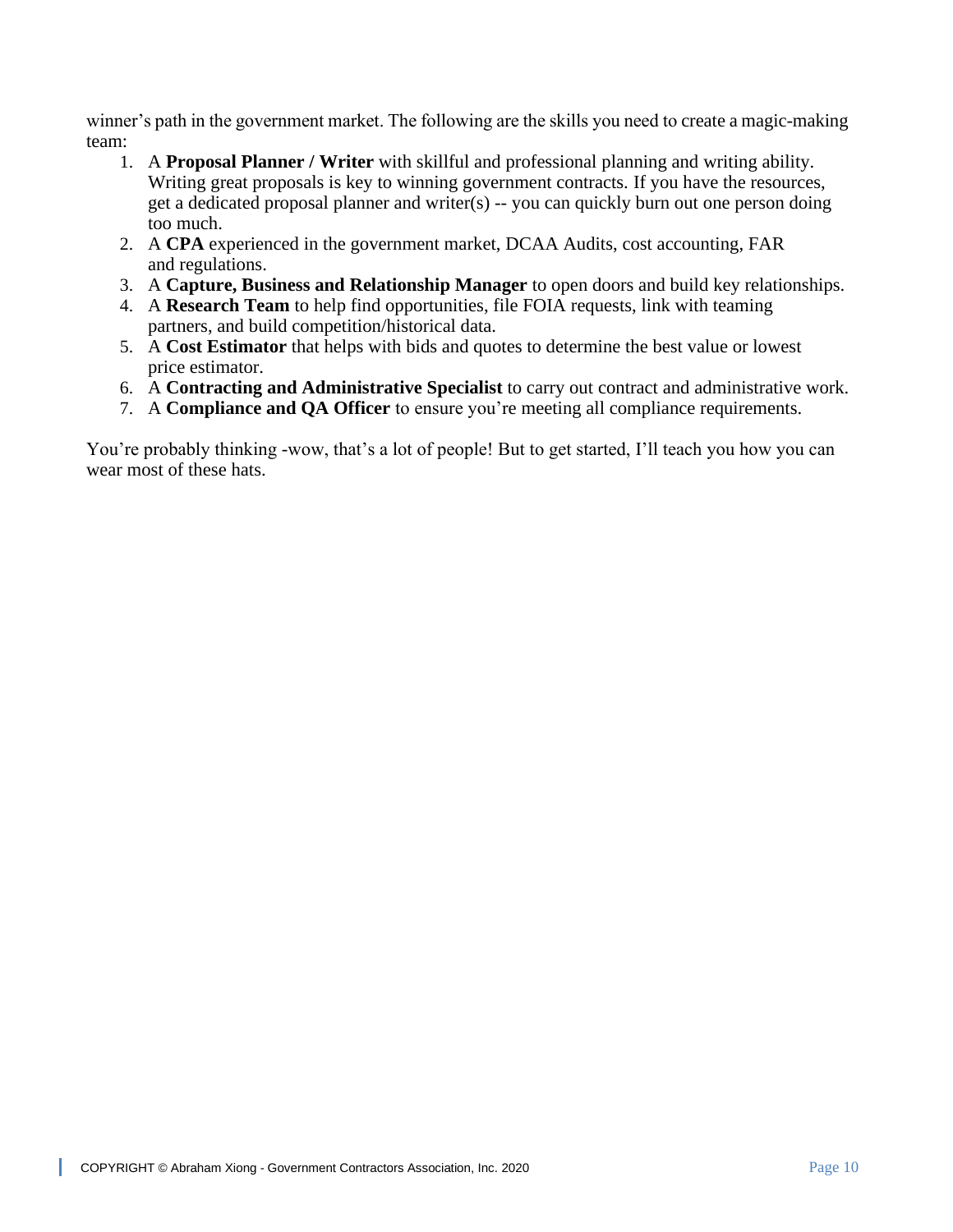You might want to consider other business matters during the assessment phase as well. This could include: creating a board of advisors and directors, establishing lines of credit, obtaining business loans, or relocating to a Hubzone. All of these suggestions paired with the checklists above will create a recipe for success in landing government contracts.

# **Step Two: Strategic Planning**

#### *What's the game plan?*

My next Gov Genie advice is to *create a strategy* for your company. Your strategic approach is defined by what you want to get out of entering the government market. Are you looking for a quick path to money? If that's the case, establishing a **short-term government contracting plan** might be your best bet. A short-term plan looks something like this:

- *Identify a similar-sized company like your own to use for comparative benchmark purposes*. Don't reinvent the wheel! Studying and modeling yourself on a successful business will give you a better idea of what will and won't work for your own company. To find benchmark companies, check out this link: [www.usaspending.gov.](http://www.usaspending.gov/) Once you've gotten to the site, enter a keyword related to your industry and click search. Your results will list all the companies that have won contracts in the past. Easy-peasy!
- *Understand the importance of working with prime contractors*. Large companies that win over \$750,000 MUST sub-contract **35%** of the business. Working with prime contractors could be your key to success in the government market. But you have to demonstrate YOUR value to them on specific bids, and that is a major key in success.

• *Identify potential companies to work with*. You know what they always say...the more the merrier! Understand how to use teams, joint ventures, and mentor protégé partnerships to your best benefit. I know that a short-term plan isn't for everyone. Some of you are in it for the long haul. Follow this list to create a successful **long-term government contracting plan**:

- *Identify a large company to benchmark after.* Find a successful company within your industry and study them. They will be the model for what you want to become down the road.
- *Work to establish ties directly with government agencies.* Eat from the dinner table, not from the scraps that fall on the ground. Priming directly with government agencies will set the bar for long-term contracting relationships.
- *Build alliances with key companies*. Establish relationships with solid companies to work with in the long-term.
- If you're a bigger company, *establish a Small Business Program (SBP)*. This is important for a large company's success in the government market.
- If you're a smaller business, *create a succession plan*. This is important if you end up growing out of an 8a, Hubzone, or certified small business status.

I've worked my magic and come up with a resource to help you develop and review your strategy: Government Contractors Association. If you need help developing your company strategy, don't hesitate to call my friends at the association (**404-955-8080**).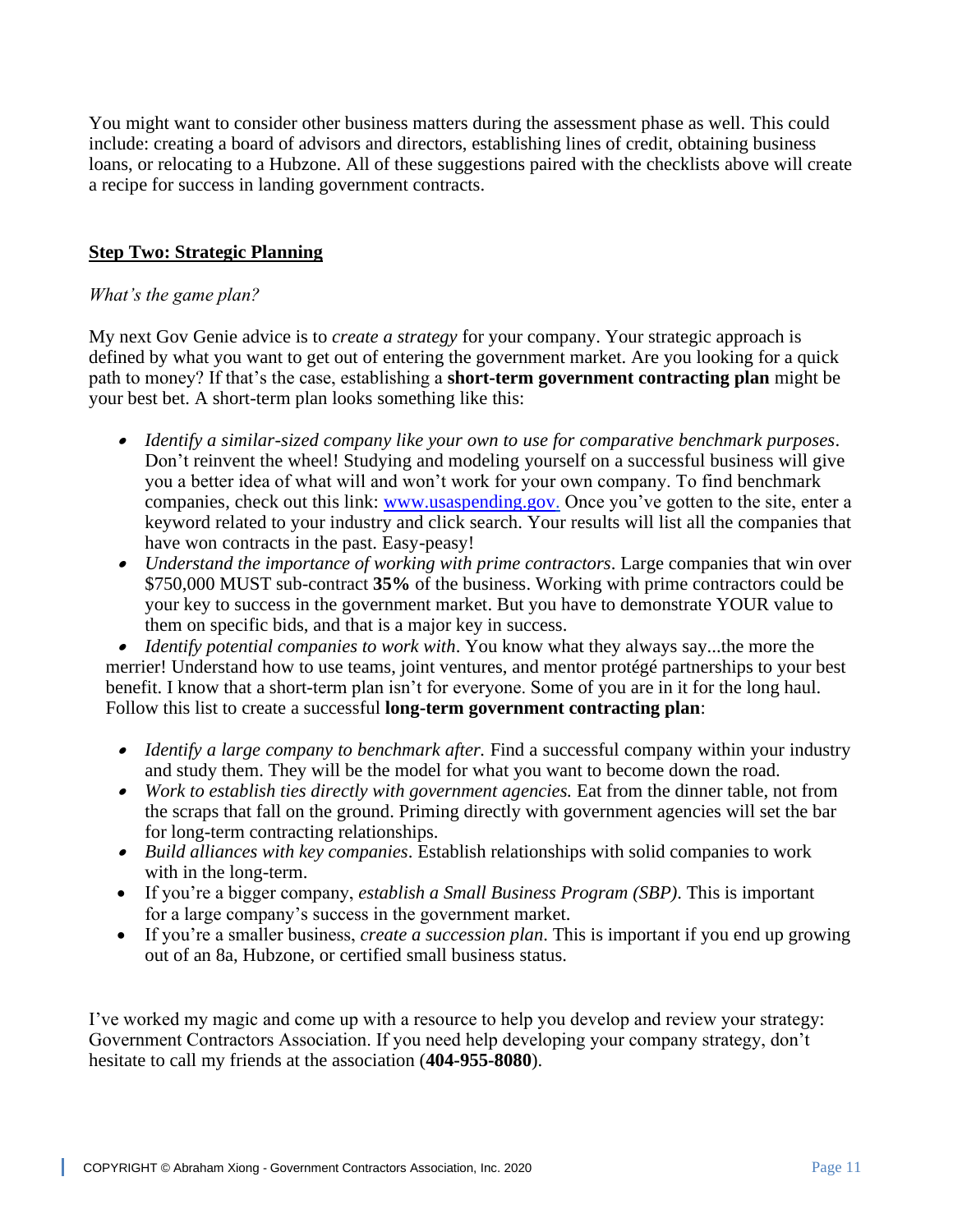Whether you choose to create a short or long term contracting plan, it's important to map out your finances during this step as well. Make sure you:

- *Set aside money from your savings or reserve*. Before you get paid for your services, you'll need mobilization cash to carry out projects after landing a contract.
- • *Seek out alternative capital resources*. Raise additional capital through factoring, AR financing, small business loans, etc. Go to [https://www.southstarcapital.com](https://www.southstarcapital.com/) or [www.govbridgecapital.com](http://www.govbridgecapital.com/) to check out some great resources for raising mobilization capital.
- • *Look into micro loan programs*. These might be beneficial if you don't have the capital at first to carry out contracting projects. Look into [www.tinyurl.com/mymicroloans](http://www.tinyurl.com/mymicroloans) for further information.

Here are few other factors I recommend you consider...

- *Getting your bonding, credit, Quality Assurance Program, and professional certifications in order*. Depending on your industry and desired contract, these might be important components to look into.
- *Utilize "co-opetition".* This refers to situations where you cooperate with your competitors. In the government market, most contracts are large in scope and require more than one company to successfully complete them.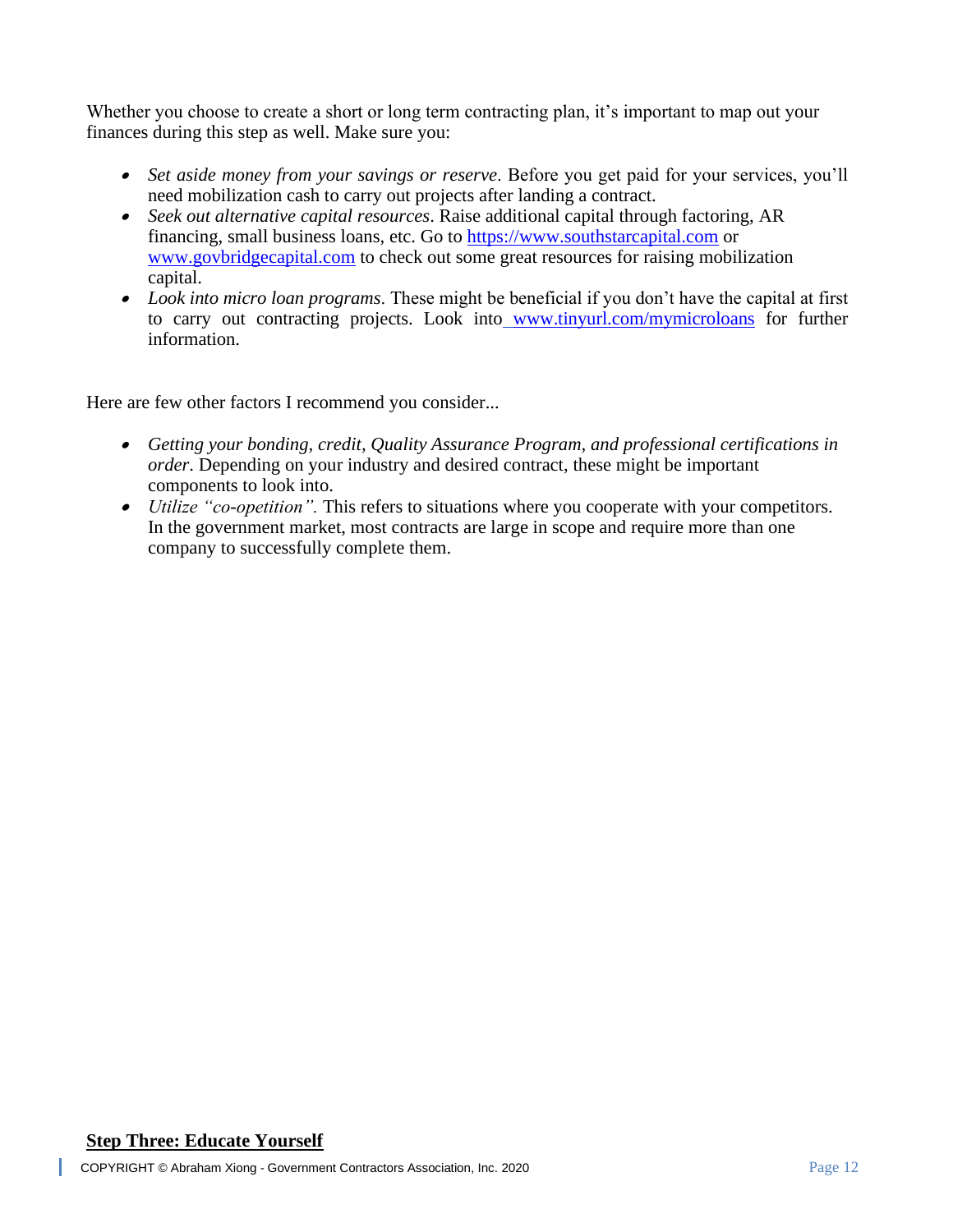#### *Knowledge is Power.*

I'm called the Gov Genie for a reason! I fully know and comprehend all the complexities that make up the government world. It's like a foreign country to most business owners, so I highly recommend you get familiar with the government contracting market by **taking online courses and/or seeking professional help**. Government Contractors Association has a great step-by-step coaching program at [www.GovCoach.com.](http://www.govcoach.com/) Here are some other useful tips for learning "Governese" -the language of the government market:

- *Consider joining multiple government contracting associations*. These will teach you all you need to know about the government market, and will also be great networking tools down the road [www.govassociation.org/membership](file:///C:/Users/abexiong/Dropbox/GCA%20Corp%20Shared%20Folder/Book/www.govassociation.org/membership)
- *Attend webinars and seminars on government contracting*. Countless webinars on the government market are available, and finding local seminars should never be too difficult. An ongoing education is vital.
- *Attend a PTAC training in your area*. PTAC stands for "Procurement Technical Assistance Center". These organizations are extremely helpful and hold a wealth of contracting knowledge. Find a PTAC near you at [www.aptac-us.org.](http://www.aptac-us.org/)
- *Read government contracting news articles, websites, publications, etc*. Like any new language, the more you immerse yourself, the faster you'll learn. So, read up!
- *Get familiar with contracting regulations and laws*. There's a lot of red-tape to avoid with matters involving the government, so make sure you know your stuff. Reading up on laws and regulations such as the F.A.R, D.F.A.R.S., and U.C.C. is a good start [www.regulations.gov](http://www.regulations.gov/) is a valuable resource for this.

While you may be well versed in the culture of the private sector, the government market is a whole new ball game. So, before you try to land contracts, it's very important to educate yourself.

#### **Step Four: Register & Certify**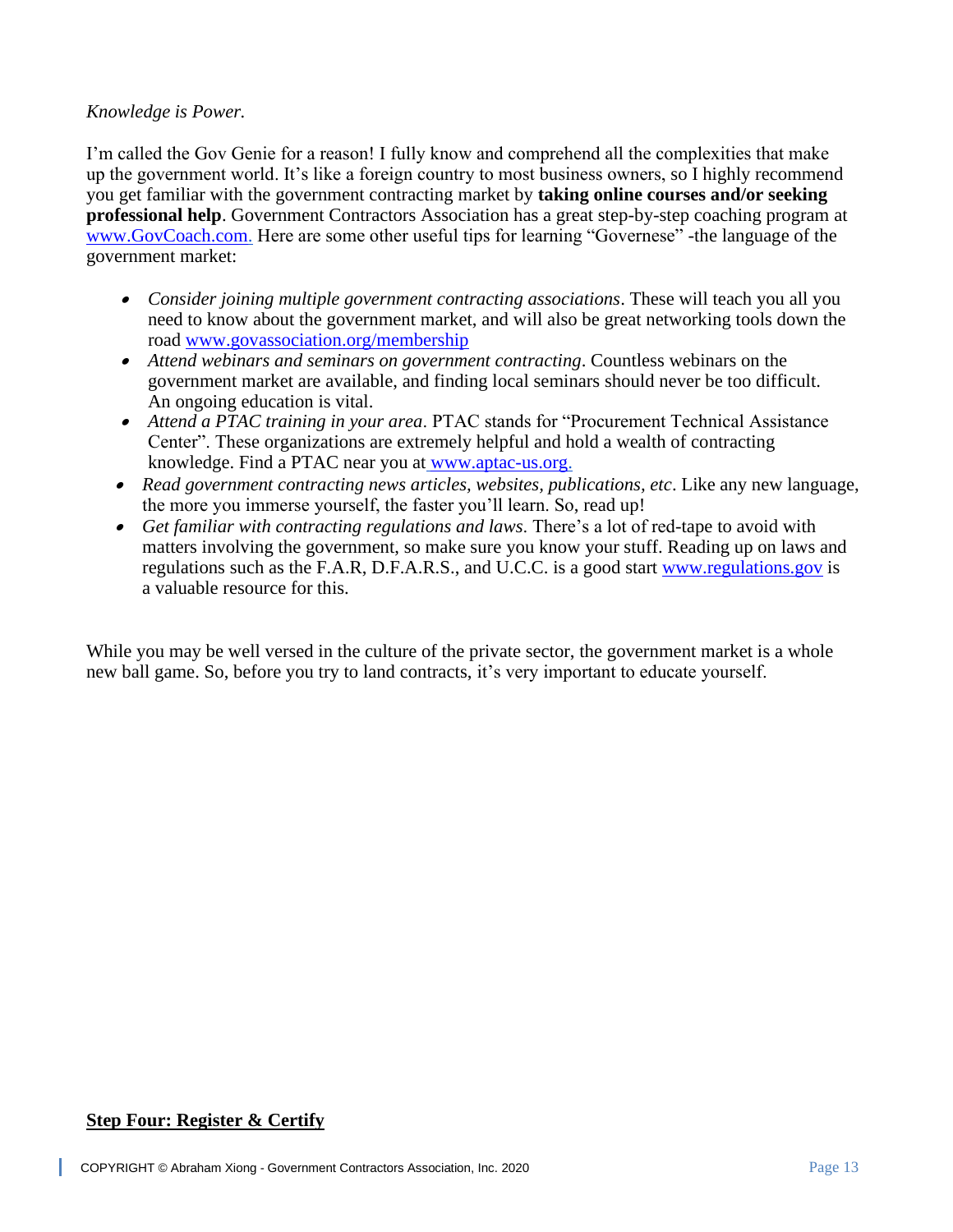# *Sign me up!*

We've now gone over the first three steps in my contract-landing process. You're probably thinking, what's next Gov Genie? My answer is to *get your company registered and certified*. Without having the proper registration and certification, government agencies won't give you a second glance. Therefore, it is absolutely vital that you get these in order.

Formerly called the Central Contractor Registration (CCR), the **System for Award Management (or SAM**) is the first entity you must register for prior to entering the government market. SAM is the official U.S. Government system that consolidated the capabilities of CCR/FedReg, ORCA, and EPLS. To prepare for SAM registration, do the following:

- *Obtain SIC codes* at<http://siccode.com/en/siccode/list/lookup>
- *Get your DUNS number* at [www.tinyurl.com/createDUNSnumber](http://www.tinyurl.com/createDUNSnumber)
- *Determine your NAICS codes* (5-7 codes are ideal) at [www.census.gov/naics](http://www.census.gov/naics)
- *Determine your business size standard* with the table found at **[www.sba.gov/content/small](http://www.sba.gov/content/small-business-size-standards)**[business-size-standards](http://www.sba.gov/content/small-business-size-standards)
- *Determine your PSC codes* at [www.tinyurl.com/createPSCcodes](http://www.tinyurl.com/createPSCcodes)
- *Have your EIN or TIN number ready*. These refer to your Federal/IRS tax number. Make sure you don't use dashes.
- *Have your bank account information ready*. The government uses EFT for payments.
- *Determine who your 1st and 2nd point of contact (POC) will be*. Have their email and phone number ready to enter.
- *Now you're ready to get registered at [www.SAM.gov](http://www.sam.gov/)*

\*Other registrations such as **DSBS** (Dynamic Small Business search) and **ORCA** have been merged into SAM.

In addition to SAM, there are many **valuable registration opportunities** that will open doors for you in the government market. Consider looking into these ventures to better prepare your company for landing a government contract:

- *Research government spending trends for your NAICS and PSC codes at [https://fpds.gov](https://fpds.gov/)*
- *Register for Federal government opportunities* at [www.FBO.gov.](http://www.fbo.gov/) You'll need to be registered for [SAM.gov](http://sam.gov/) prior to this.
- *Register for bid opportunities* at [www.FedBid.com](http://www.fedbid.com/)
- *Look into DoD eMall* at [www.dod.emall.dla.mil/acct/](http://www.dod.emall.dla.mil/acct/) This is for off the shelf products and services from the commercial sector.
- *Look into the DLA DIBBS* (Defense Logistic Agency Internet Bid Board System). Learn how to do business with the DLA at [www.dla.mil.](http://www.dla.mil/)
- *Look into the GSA (General Service Administration*) *Advantage*. Learn how to do business with the GSA at [www.gsaadvantage.gov.](http://www.gsaadvantage.gov/)
- *Register for commercialization research grants (SBIR/STTR)* at [www.SBIR.gov.](http://www.sbir.gov/)
- *Register for state & local government opportunities* at [www.outreachsystems.com/usabid/.](http://www.outreachsystems.com/usabid/)
- *Identify the top five federal agencies who are buying your product/service* at [www.USAspending.gov.](http://www.usaspending.gov/)
- *Register with the federal agencies you wish to do business with at [www.acquisition.gov.](http://www.acquisition.gov/)*
- *Identify the top ten primes who are winning contracts in your industry* at [www.USAspending.gov](http://www.usaspending.gov/)*.*
- *Watch this video to learn how to register with prime contractors you want/hope to subcontract with* at <https://youtu.be/62CPchlnL7g>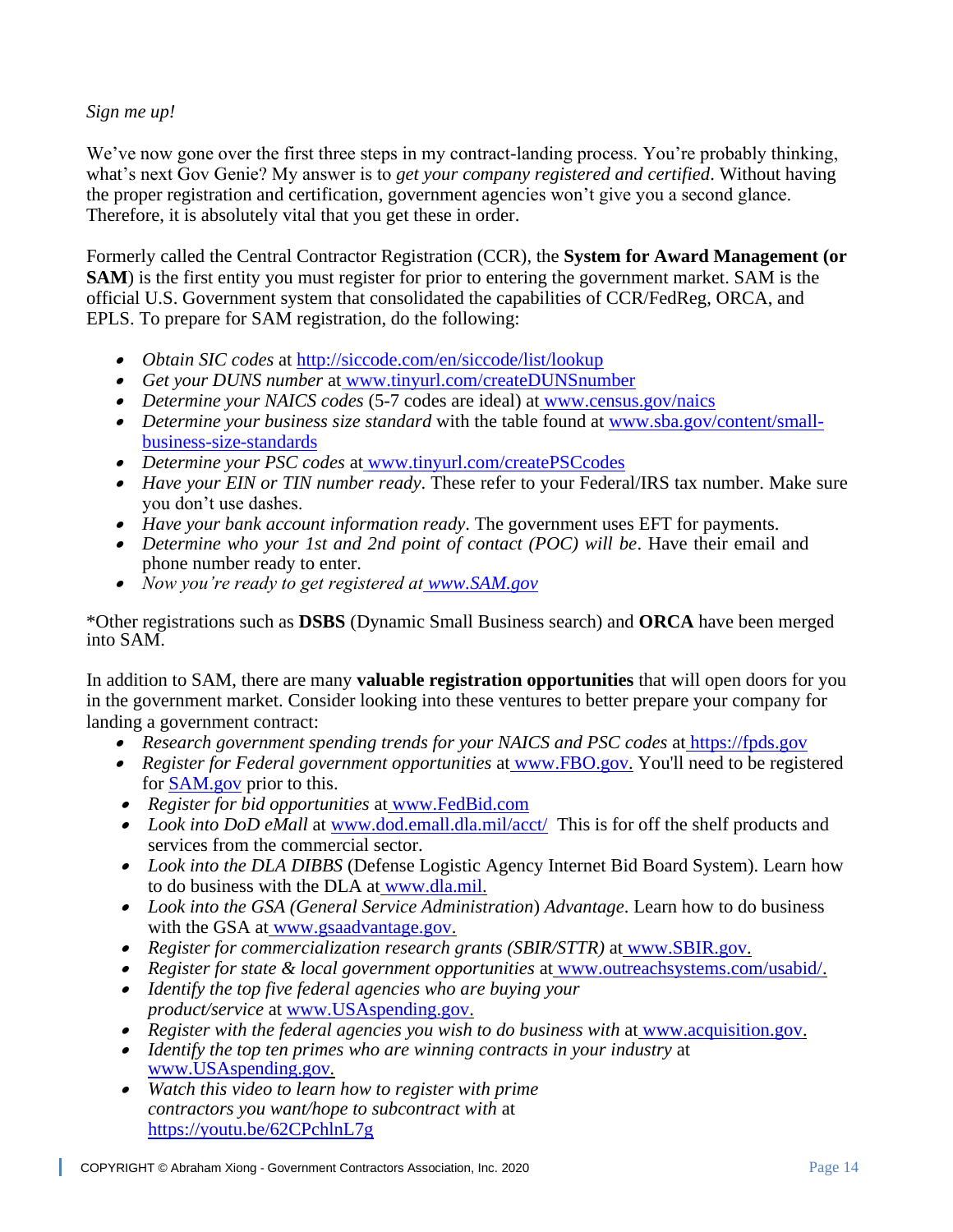• *Register for additional subcontracting work, us this link:*  [https://eweb1.sba.gov/subnet/client/dsp\\_Landing.cfm](https://eweb1.sba.gov/subnet/client/dsp_Landing.cfm)

Getting qualified for **key certifications** is also a great way to maximize your chances of winning government contracts. Agencies look at these as further evidence of the excellent service quality your company has to offer. Here's some certifications to consider:

# *Federal Certifications Programs*

- 8(a) Business Development Program (minority owned)
- Hubzone
- ED/WOSB
- SDVOSB & VOSB

• GSA (General Service Administration) Schedules

- *State Certification Programs*
	- DBE
	- MBE
	- WBE
	- HUB (for North Carolina businesses)
	- SWUC (for Texas businesses)
	- SWAM (for Virginia)

*Local Certification Programs*

- MBE
- FBE
- SBE
- VBE
- LSBE
- M/FBE

• Others depending on where your business is located

#### *Commercial Certification Programs*

- MBE
- WBE
- LGBTBE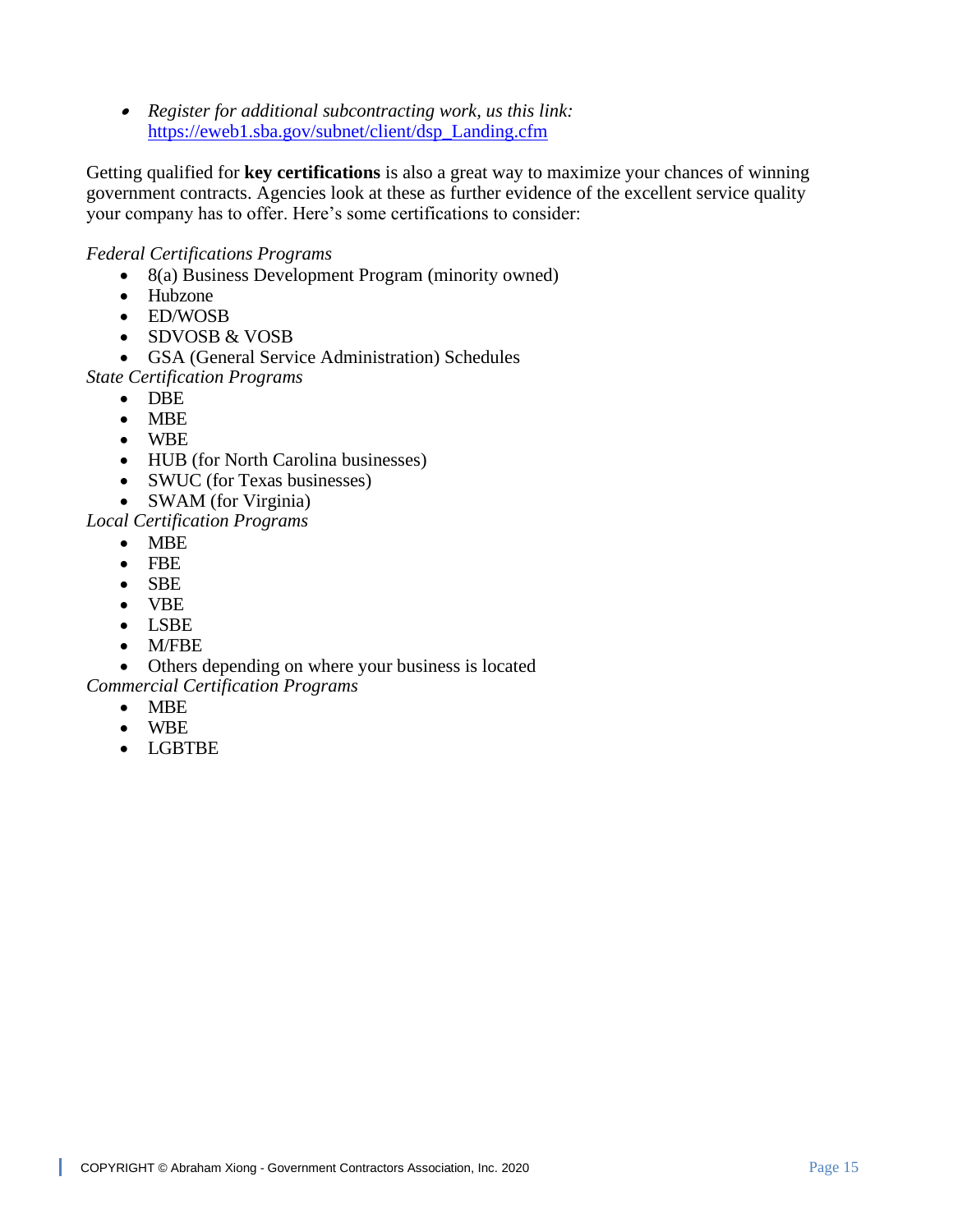You're probably getting a little confused with all the acronyms I just listed, and rightfully so. I've arranged for our friends at the Government Contractors Association to give you a FREE 30-minute lesson on the differences of these certifications and which ones are best for your company. Contact them at **404-955-8080**. Make sure you tell them the Gov Genie recommended you for a "FREE 30 minute session"!

# **PROMOTION PHASE**

- **Image is Everything**
- **Market Your Company**
- **Relationship Building**

# **Step Five: Image is Everything**

#### *Professionalize & Advertise*

Ever heard the phrase "image is everything"? This philosophy applies to the government market just as much as it within the private sector. Often, you only have one chance to make the right impression. So to be a successful business, you've got to make yourself known. Branding your company creates effective marketing collateral in the government market.

The first step to promoting branding is writing a **capability statement**. A capability statement is basically your brochure (or business resume) for government contracting. Government agencies will look at this when determining who to sign a contract with. There are two different types of capability statements: short and long. Short statements (which are more common and ideal) are generally 1-2 pages. These are used for emailing and print-out (front/back) purposes. Long statements (which are rare) are generally 3-6 pages. These may be used for meetings, capability briefs, etc. It's important you create specialized capability statements for each government agency you target. Follow my "6- C's" and you'll have a spectacular capability statement in no time!

- **1. Codes**. This includes NAICS codes, PSC codes, and SIC codes. It also includes your CAGE code, DUNS number, and 8a, SDVOSB, ED/WOSB, HUBzone, VOSB, SDB, WBE, DBE, MBE, SWUC certifications. It may include Contract Vehicles (8a Stars, GSA Schedules, MATOC, IDIQ, etc.) as well.
- **2. Core Competencies.** This refers to the services or products you offer. Use bullet points and short sentence fragments when writing this portion –it's not intended to be a long narrative. Make sure to include only the key offerings you think the agency will be interested in.
- **3. Company Data.** This includes a brief pertinent history of your company, as well as factors such as: size of firm, revenue, number of employees, office/warehouse locations, technologies & techniques, Quality Assurance Programs, and state of the art programs or approaches.
- **4. Corporate Expertise and Differentiators.** This includes a summary of your company's expertise, key individuals, education, special knowledge or abilities, skills or technical expertise, and years in business.
- **5. Clients and Customers (Past Performance).** This includes an overview of your past performances and the clients/customers you've worked with. Be sure to select from government customers (if you've had any) first, then your largest clients next. Choose customers most similar to the agency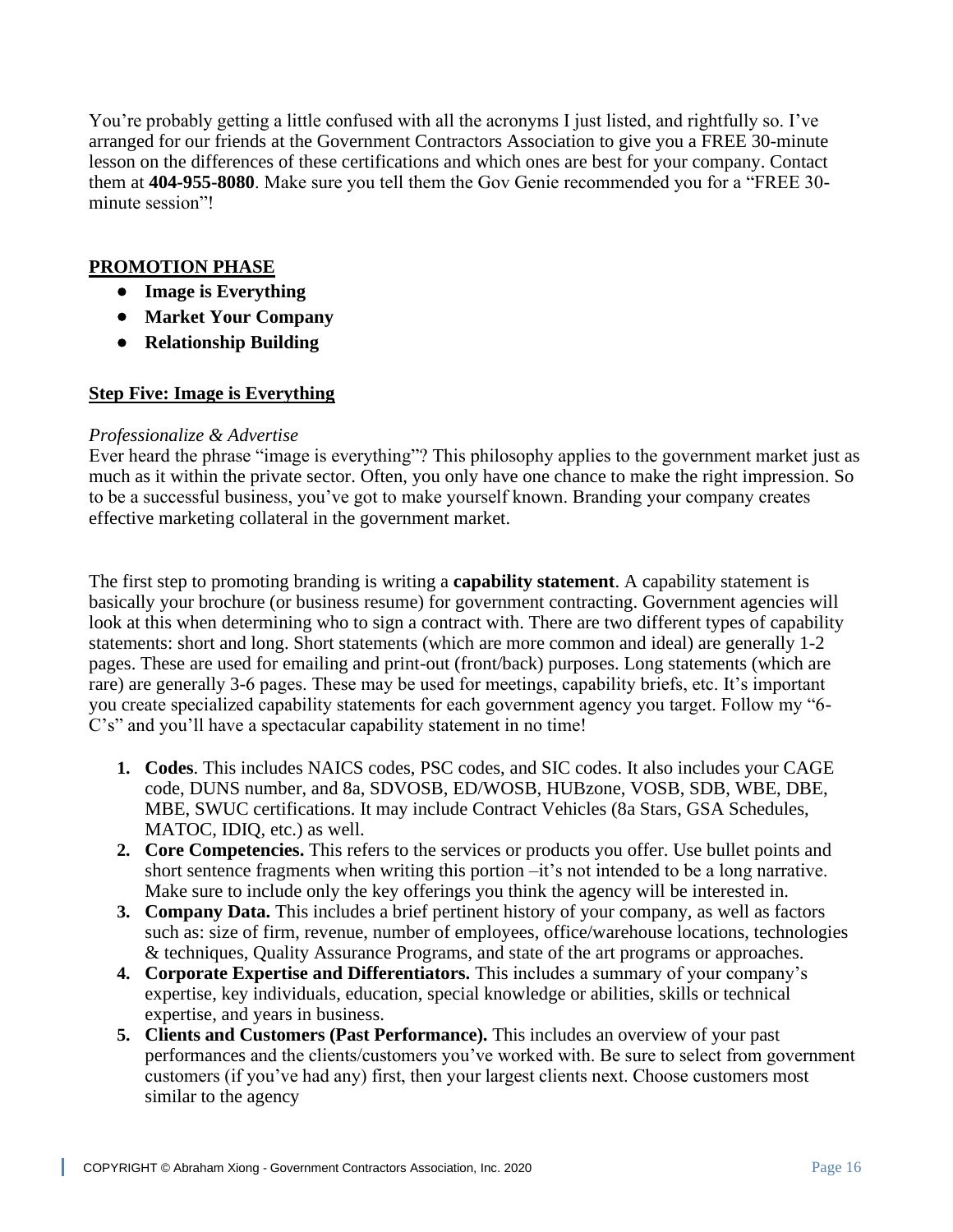you are marketing towards. Include a reference name and contact information. If you're meeting with a contracting officer or decision maker in person, include the size of the project.

6. **Contact Information.** This includes your company name and logo, point of contact, address,

phone number, fax number, website, and email address.

#### **Capability Statement Samples**

I've rubbed my beloved lamp and made available to you some examples that you can use as a template to get started writing your own Capability Statement. To receive these samples, send an email to [info@govcontractors.org](mailto:info@govcontractors.org) with the subject line "Capability Statement Examples".

Another important branding tool to have is a **business card.** A proper business card for the government market should be arranged as follows:

#### Front

- Logo
- Company
- Name & Title
- Company Address
- Phone #, fax & cell, website url
- Email address (use a first name basis where possible, especially for those doing marketing and business divisions)
- Key certification (SDVOSB, 8a, etc –where applicable)
- DUNS #

#### Back

- Key NAICS codes
- Certifications (SDVOSB, MBE, DBE, etc)
- Key contract vehicles: GSA Schedule #, 8a STARS, etc

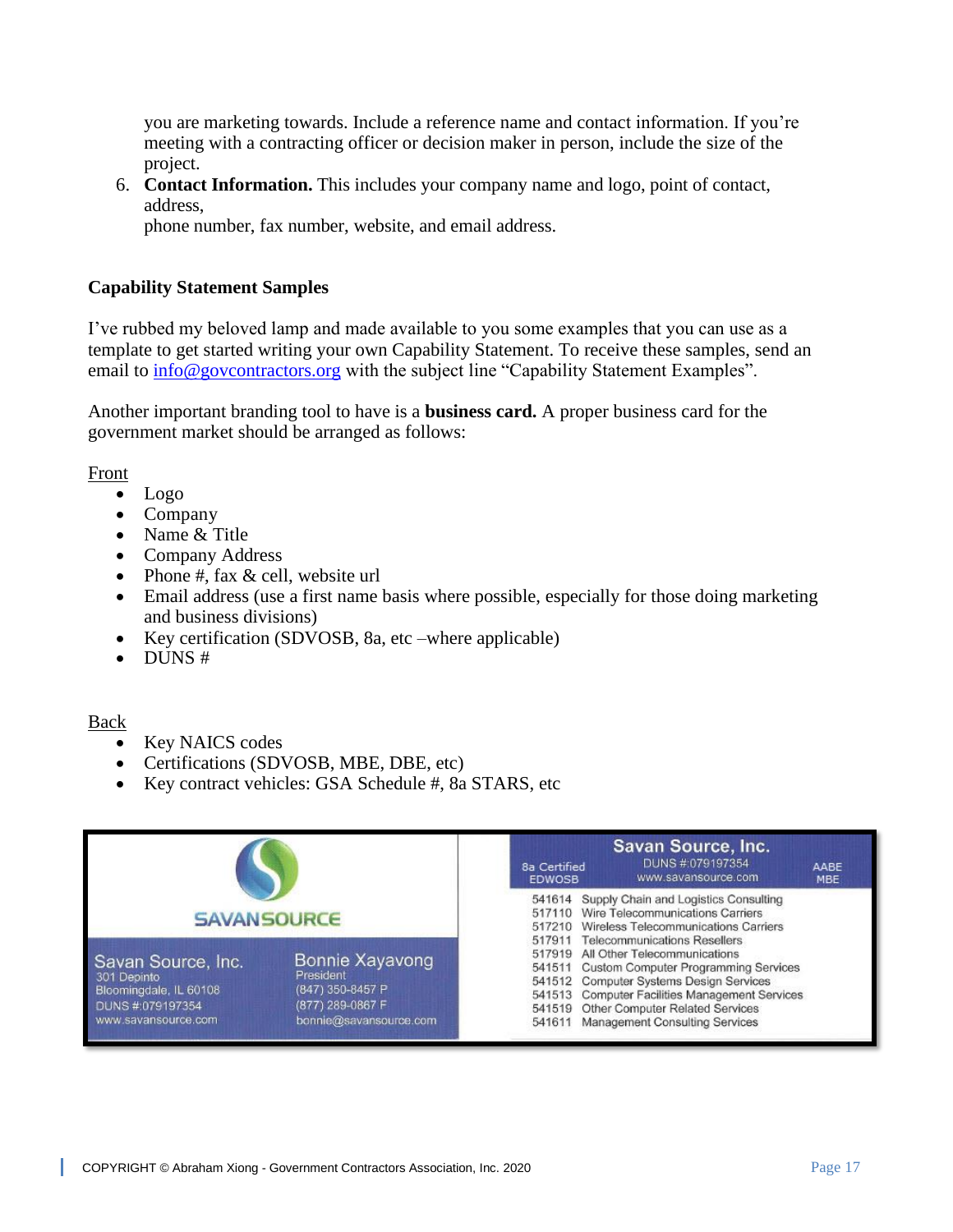Finally, a company **website** is also a great branding tool for supporting your landing contracts. Your website is part of the first impression you give to government buyers. Here's some tips for making your site the best it can be:

- *Register a professional domain name* that makes a good first impression.
- Make your website "government friendly" by *modeling it after other businesses sites* who have had experience in the government market. This will set you apart from your competitors. Here are some examples:
	- o [www.SpellmanConsultingGroup.com](http://www.spellmanconsultinggroup.com/)
	- o [www.Kompsys.com](http://www.kompsys.com/)
- It's a good idea to *create a "Government Tab"* that includes NAICS codes, CAGE #, DUNS #, certifications, GSA schedule #, your capability summary and a link to your downloadable statement, and past performance.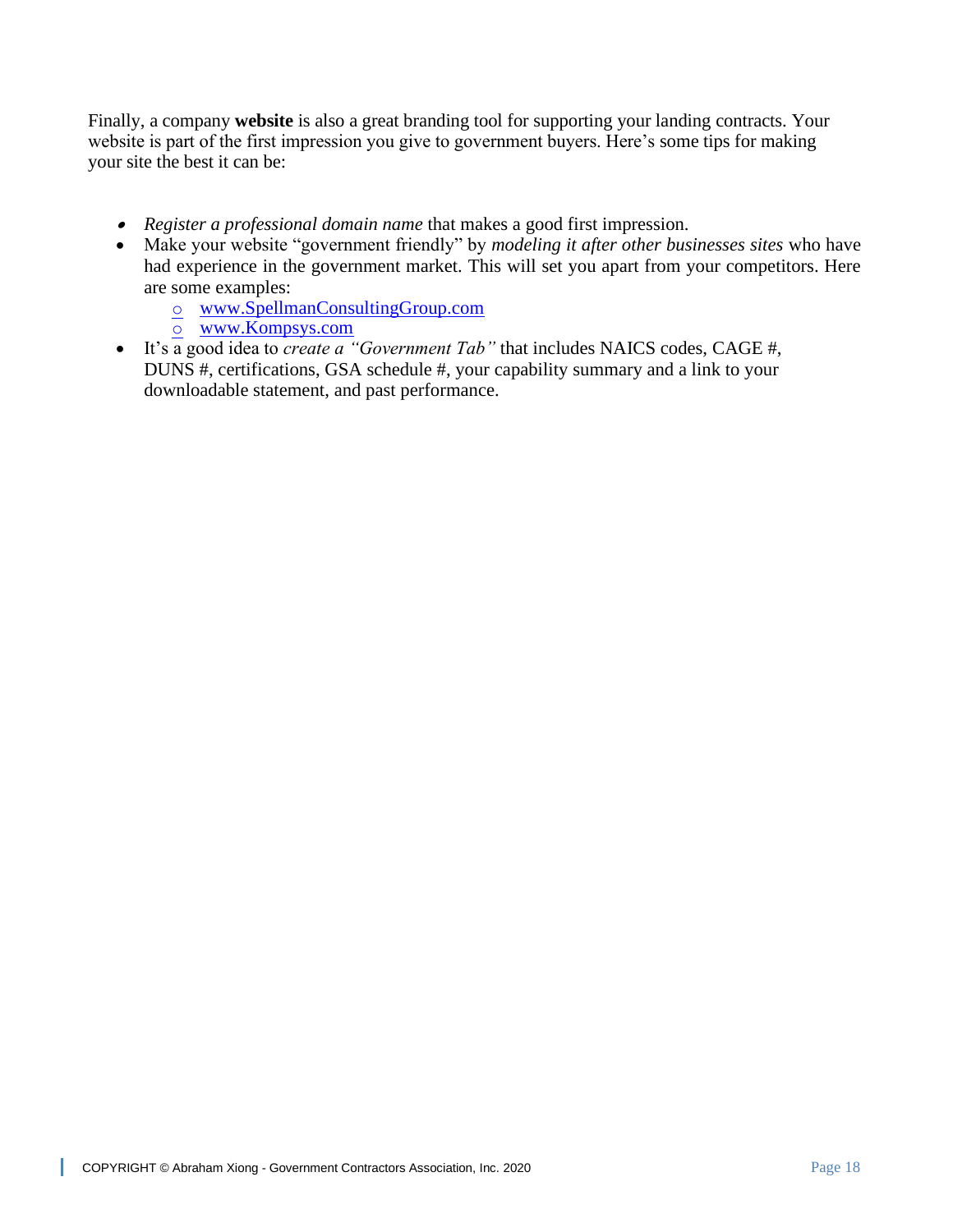My friends at the Government Contractors Association have helped many companies revamp or build from scratch their website. If you don't have a website, or if you want a free assessment to see if your current site is government ready, give them a call: **404-955-8080**.

# **Step Six: Market Your Company**

#### *Make yourself stand out*.

Ok, so now that you've got your marketing collateral, it's time to put yourself out there. Keep in mind exactly what your most relevant and useful services are, and which government agencies you'll be marketing towards. This will determine your marketing content and strategy. I highly recommend that for this step and the previous one, you consider seeking professional help. There's a ton of resources out there that are extremely useful tools for helping you with your marketing strategy. Here's some good ones to look into:

- Government Contractor's Association Coaching Services [www.govaccelerator.com](http://www.govaccelerator.com/)
- Capture Management Training [www.capturemanagement.org](http://www.capturemanagement.org/)
- Capture Services [www.capturecontracts.com](http://www.capturecontracts.com/)
- Fed Biz Access [www.fedbizaccess.com/products/package/map](http://www.fedbizaccess.com/products/package/map)
- The Castle Group www.thecastlegroupinc.com/
- M3 Federal www.m3federal.com/
- Nitor Partners www.nitorpartners.com/
- GSA Proposals Services www.gsaproposal.com/
- Sell 2 Gov www.sell2gov.com/

My first piece of marketing advice involves one of the most heavily used forms of professional communication: email. Don't you just love email? One click of a button and woosh–it's off! Almost like magic (but not quite). **Email campaigns** are a fantastic way to market towards government buyers. Start by identifying the top five agencies you want to establish a relationship with. If you're not sure how to identify your top five agencies, you should know the number by now...give my friends at the Government Contractors Association a call and they'll help you out (**404-955-8080**). Begin by emailing the agencies you're targeting on a consistent basis, but keep in mind my philosophy of being "appropriately aggressive".

The following are a few pointers on how to setup your email campaigns:

- *Keep it short*. No one's going to want to read pages and pages about your services. It's too daunting
- *Be personable*.
- *Be professional*.
- *Follow up, follow up, follow up*. The average sale doesn't happen until the **seventh** try!
- *Include your contact information*. Make it easy for them to know how to contact you if they're interested.
- *Attach your Capability Statement*.
- Seek to understand the agency's needs. It's not just about what your company has to offer, but how your company can benefit them.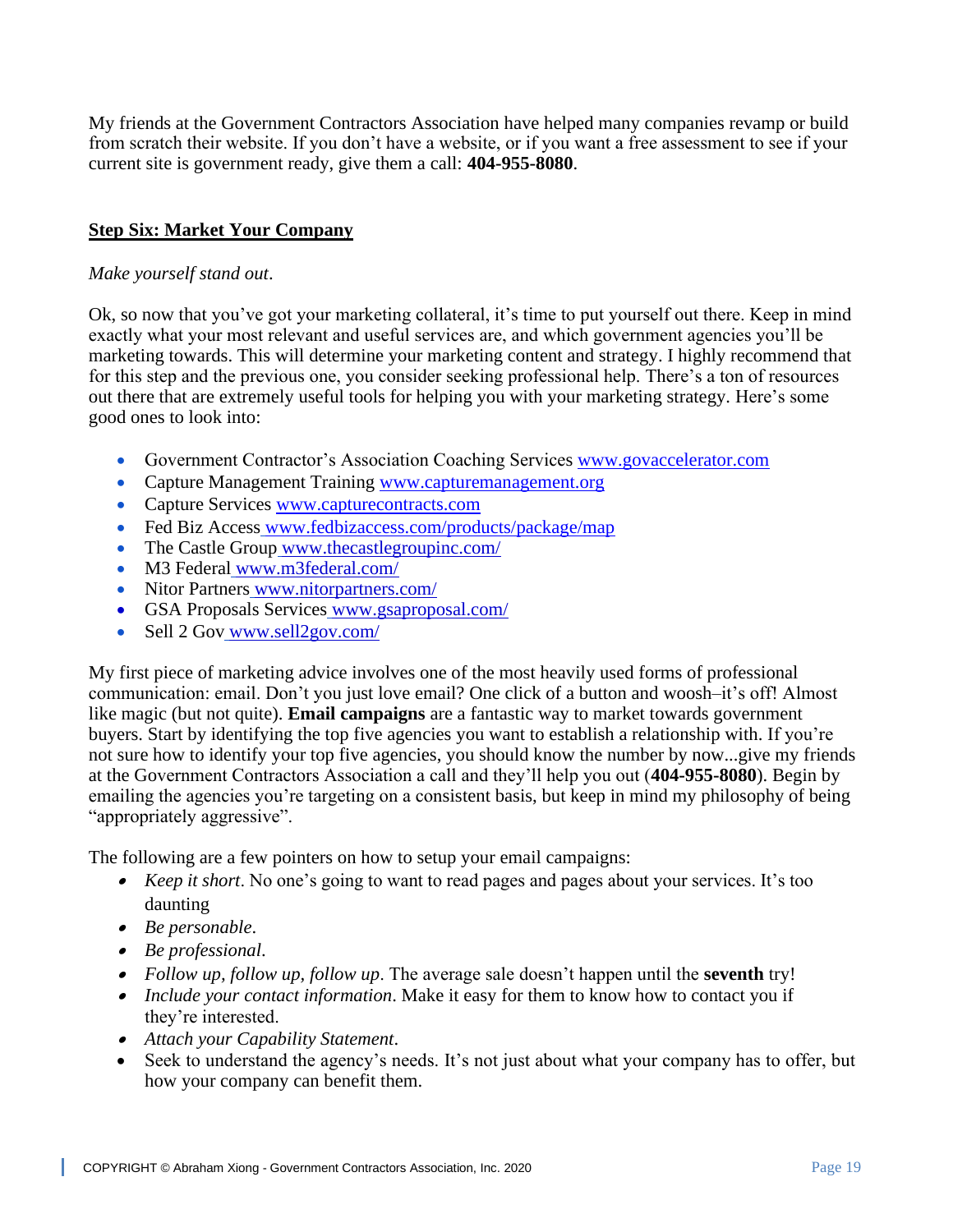- *Be solutions oriented.* Don't just pitch your services –show them you can *give them what they need*.
- *Use bullets points* so they can quickly glance at your capabilities.
- *Send your campaign from a professional email address*, [such as john@abccompany.com](mailto:such_as_john@abccompany.com) and NOT your personal email, like ["hotdaddy@yahoo.com"](mailto:hotdaddy@yahoo.com)!

My Gov Genie senses are tingling –I think you're finally getting the hang of it! What comes next? It's all about the mingling my friends: networking. **Networking Events** are some of the greatest avenues to market your company. Be sure to thoroughly research an agency before attending their event. It's also a good idea to come up with a list of appropriate questions to take with you to the event. This shows that you are really committed to establishing a relationship with the agency. You can sign up for notifications on upcoming events through sites such as: www.GovEvents.com

[www.GovEvent.com](http://www.govevent.com/)

Some specific events you might want to look into include:

- The Minority Supplier Development Council Event www.nmsdc.org/
- The Minority Business Development Agency Event www.mbda.gov/
- A local SBA event events.sba.gov/
- A local PTAC Training <http://www.aptac-us.org/contracting-assistance/ptac-training-events/>
- Alliance events [\(www.allianceforbiz.com/events/\)](http://www.allianceforbiz.com/events/))
- The OSDBU annual Conference [\(www.osdbu.gov/outreach\\_calendar.html\)](http://www.osdbu.gov/outreach_calendar.html))

So good so far? Stay with me for just a little bit longer. On top of networking events, I suggest you look into **Government Associations.** These are great avenues to get involved with in the government market. It would be wise to consider attending some meetings hosted by associations that relate to your industry. Below, I've listed some associations that might be useful.

- [Government Contractors Association](http://www.govcontractors.org/)
- [National 8a Association](https://www.national8aassociation.org/)
- [Black Contractors Association](http://www.nationalbca.org/)
- [National Association of Gov't Contractors \(NAGC\)](http://www.governmentcontractors.org/)
- [National Association of Minority Gov't Contractors](http://namcnational.org/)
- [National Association of Small Business Contractors](https://www.americansbcc.org/asbcc-nasbc.aspx)
- [National Association of Women Owned Small Businesses](http://www.nawosb.org/)
- [NIGP \(National Institute of Governmental Purchasing\)](http://www.nigp.org/)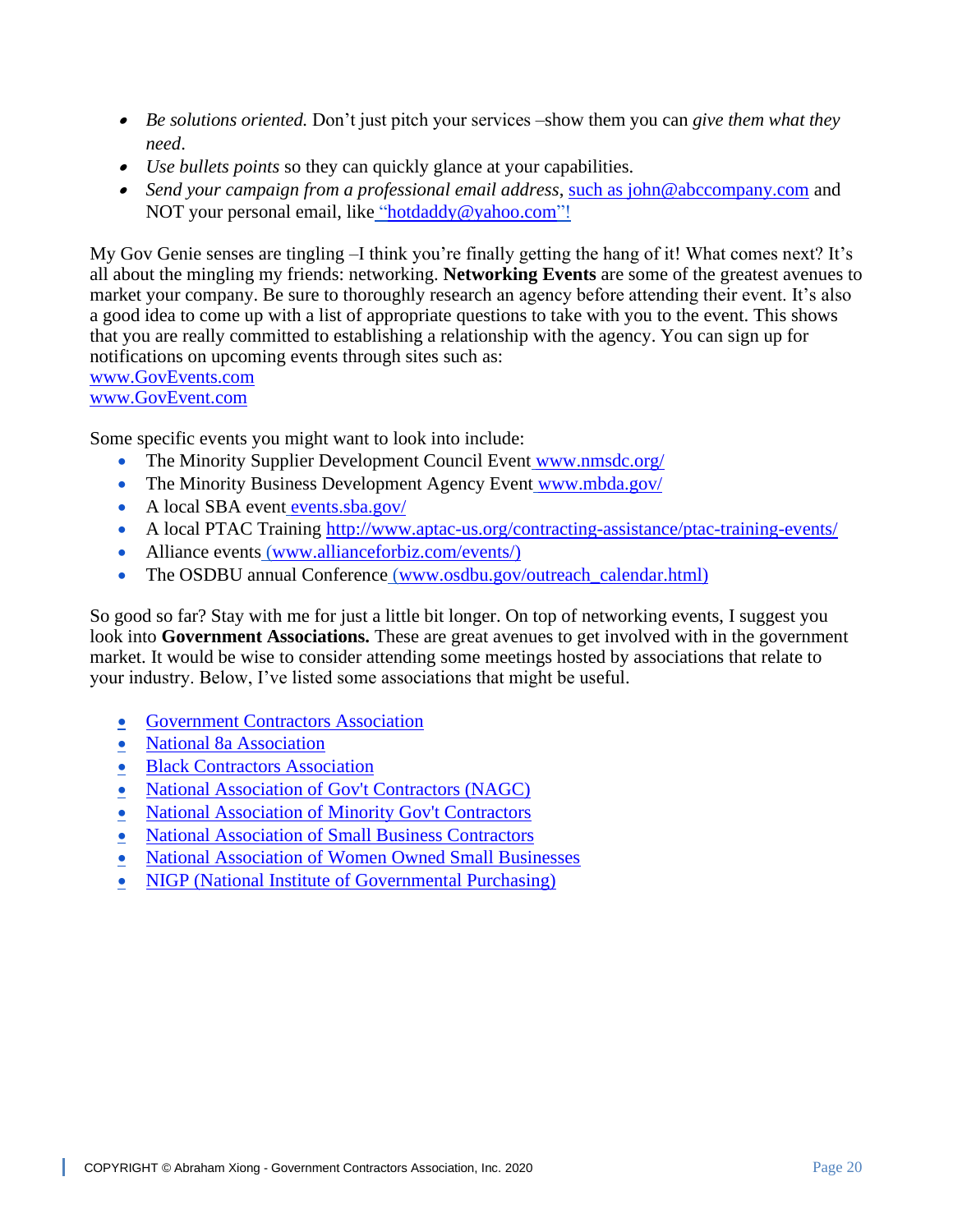# **Step Seven: Relationship Building**

*It's not what you know or who you know, but who knows you back.*

As Gov Genie, I've come to make quite a few friends. In fact, my contact list is so long, I couldn't even fit it in my lamp! All modesty aside (chuckle) let's talk about establishing good connections with people.

Building relationships is key to your success in the government market. The handy little acronym I like to use when talking about relationships is "**KLT**": **Know, Like, and Trust.** You can memorize every last individual within an agency, but simply knowing who they are won't get you very far. Until they know, like and trust you, there will be very little room for creating effective relationships and business opportunities. Modify the traditional saying of "it's not what you know, it's who you know," to "*it's not what you know or who you know, but who knows you back*."

There are many different officials you'll end up meeting throughout your journey in the government market, but one of the most important positions you'll encounter is that of the **Contracting Officer**  (or **KO (or sometimes CO)**). Think of this person as the "director" of an agency's contracts. Contracting Officers call all the shots and have a ton of authority when it comes to the final decisionmaking process.

A great way to get to know a KO is by attending the pre-bidders conference for a contract you might be interested in. In the event that you don't end up landing a contract after submitting a bid, request a Debrief and use it as a way to get to know (a)A why =you did not win, and (b) the KO or KO staff better. Shake hands and make nice; set the stage for a friendly, trusting and professional relationship that will benefit you down the road. I'm hoping by now you've guessed that the KO is someone you want to get to know, and know well. Use the knowledge I've given you and work your magic with this person to build a KLT relationship!

Don't move on just yet! I've got a little more to say when it comes to building relationships. Besides getting to know people within government agencies, it's also important to build relationships with **other companies in your industry**. In doing so, you'll ensure that you have reliable partners to turn to if you're ever interested in **subcontracting, teaming, or forming a joint venture** –all of which involve multiple companies coming together to fulfill a government project. Search for good, certified companies in each category to work with, such as Hubzone, 8a, SDVOSB, and WOSB companies. A good start would be to *set up meetings* with large and small companies to form strategic relationships.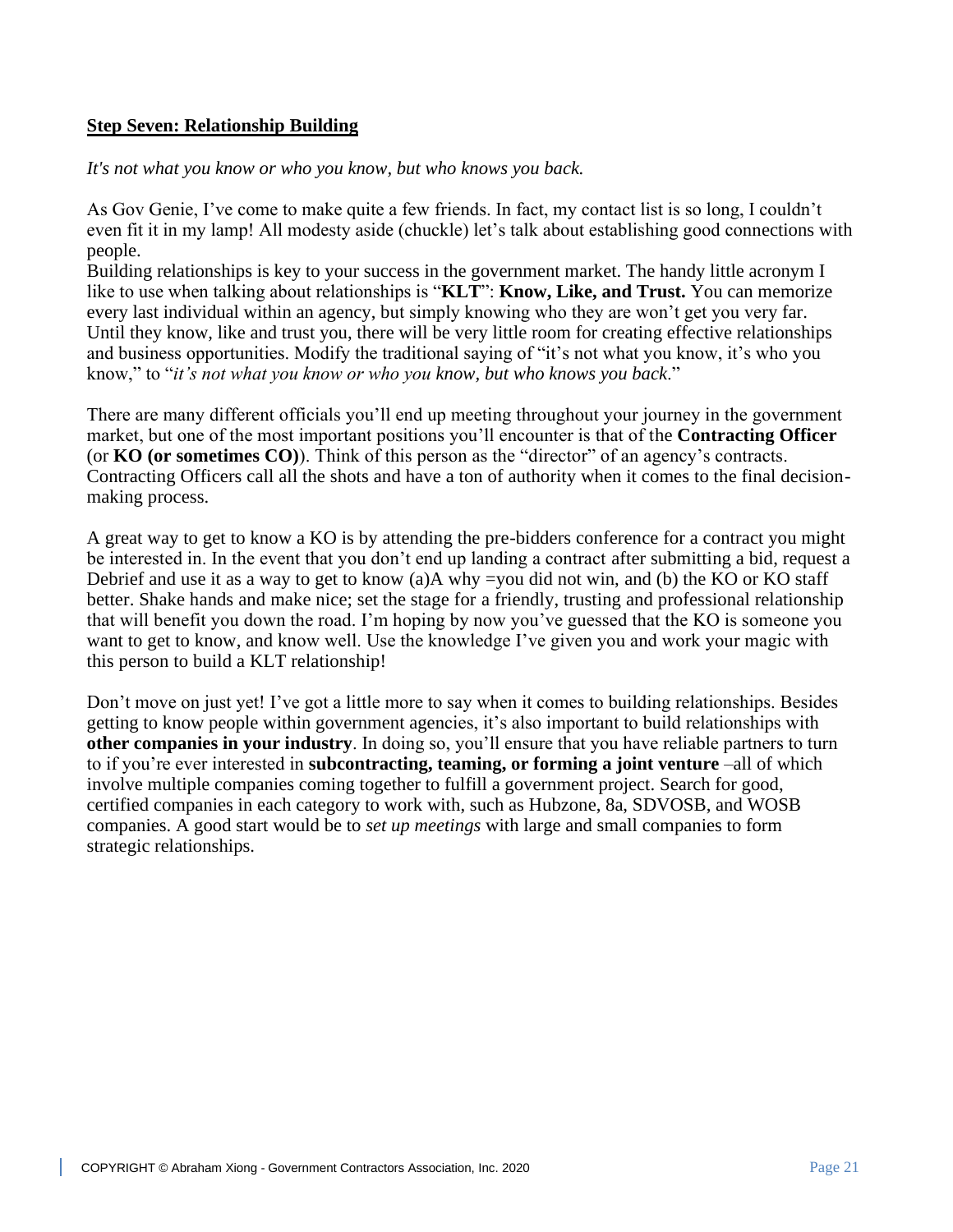#### **PROPOSAL PHASE**

- **Seek Opportunities**
- **Write the Proposal**

# **Step Eight: Opportunity Sourcing**

#### *Show me the money!*

You've made it through the preparation and promotion phases! Good for you. Not too terrible so far I hope. Now it's time for the fun stuff, and my personal favorite step: figuring out which contracts you want to put in the running. Let's first go over the types of opportunities (or potential projects available for bidding) out there...

- **Government Commercial Purchase Card** (GCPC) / **Smart Card P-card**: purchases made through government credit cards
- **Micro Purchases**: contracts lower than \$10,000
- **Simplified Acquisition Procedures** (SAP): contracts less than \$250,000 (under some regulations, the maximum SAP threshold is up to \$5 million)

In general, a **contracting vehicle** is a pre-negotiated agreement between the government and a vendor for a standardized process and price. Depending on which agencies you want to work with, you'll need to find out which type of contracting vehicles they use. Here are some examples of different contracting vehicles:

- IDIQ
- MATOC
- GWAC
- BPA
- STARS II
- SATOC
- GSA Schedules
- ITES II
- FSSI
- Micro Purchases
- SAP
- Spawar

You may be thinking, "Gov Genie, you haven't told us *anything* about the other side. What exactly is the process agencies go through?" Hold onto your horses people –I'm getting there! The government operates on a fiscal year beginning October 1st and ending September 30th. To land a contract, it's important to understand the timeline bid opportunities run on. I'll summarize the **Federal Procurement Process** with the following ten simple steps: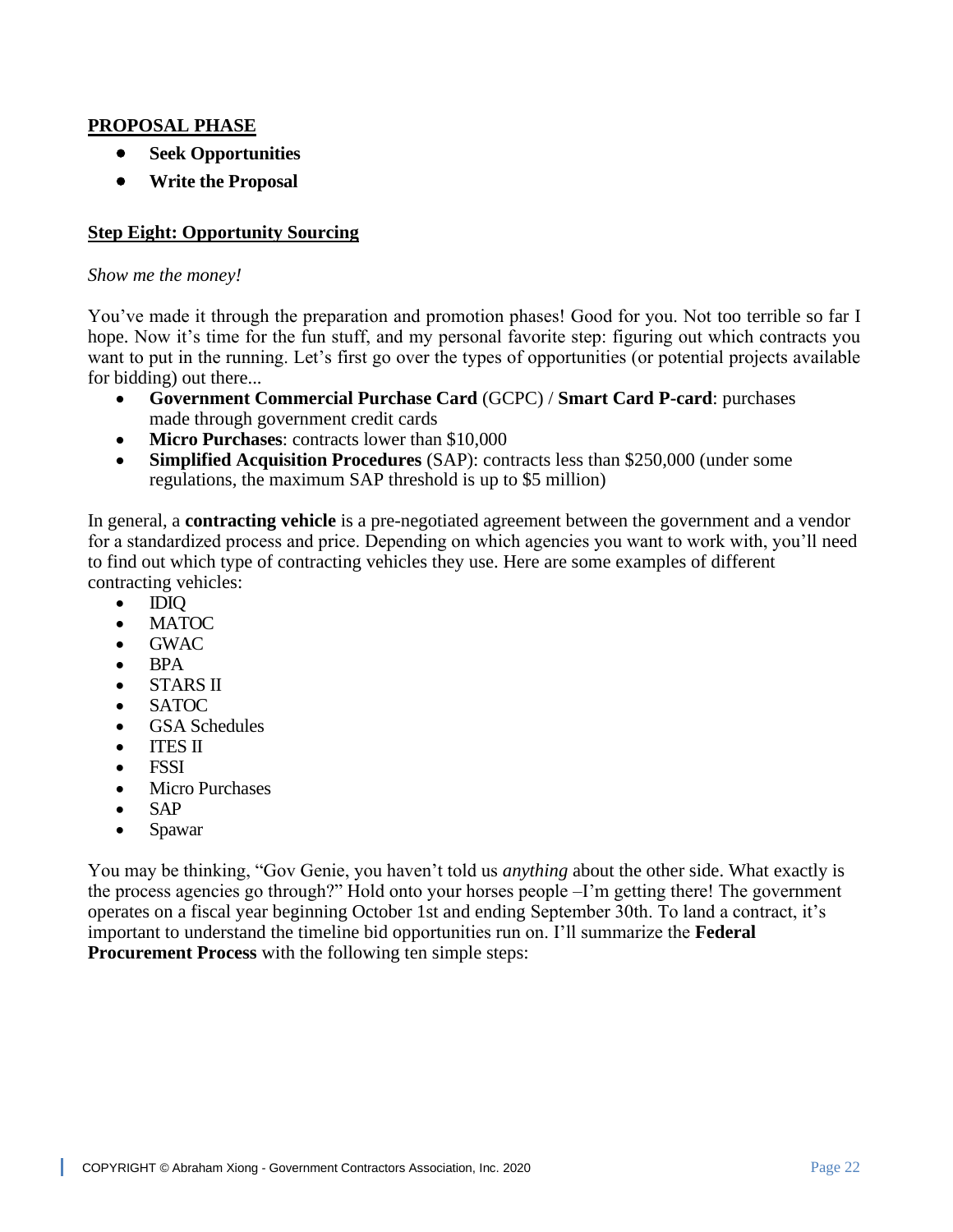- *1. Need Phase*: Agencies establish a need for a product or service.
- *2. Budget Phase*: Money is appropriated by regulators, Congress, or an agency head.
- *3. Forecast Phase*: Acquisition plan is established with an expected date of purchase.
- *4. Market Research Phase*: Before any project is awarded, the government must publicly publish their intention to buy. The market research phase is the best time to win Sole Source opportunities. \***NOTE:** If you wait until a project shows up on [FBO.gov,](http://fbo.gov/) it is probably too late to win a sole source. Make sure to hop on the bandwagon as early as you can (I will explain how to find contract opportunities in just a moment).
- *5. Solicitation Phase*: Bid opportunities are released (IFB, RFQ, RFP, register for [FedBid.com,](http://fedbid.com/) DoD eMall, GSA eBuy, [FBO.gov\)](http://fbo.gov/).
- *6. Proposal Phase*: Potential contractors write and submit proposals during this phase. Agencies expect well written and thorough proposals that address all of their requirements and expectations.
- *7. Award Phase*: Proposals are received and go through a review and scoring process. A candidate is then chosen and awarded the contract.
- *8. Performance Phase*: During this phase, agencies expect companies to begin fulfillment and delivery of the work laid out in their contract. Companies must fulfill the required project scope. Keep in mind that this is a great time to strengthen relationships for future opportunities.
- *9. Compliance Phase*: This is the step where you have to cross your T's and dot your I's. There are many regulations (such as the FAR) that you have to reference, as well as managing the project itself and conducting necessary reports.
- *10.Closure Phase*: If you want to get paid, be sure to close out the project appropriately. This means the KO must sign off on completed work. Your company can then invoice and receive payment.

Alright, I think you get the gist of it. Landing a contract takes a lot of preparation. Now how do you get the dart on the bull's eye? Patience is a virtue, my friend. I bet you're hoping that now that I've made my speech, I'll just grant you that contract out of thin air. But remember, I'm trying to *teach*  you how to fish, and not just give you a fish. To find contract opportunities, you must understand these three research techniques: past, present, and future.

Let me dig a little deeper for you:

- **Past opportunities** involve researching historical data. This will help you see what types of contracts might have been available in the past and will give you a benchmark for searching for ones you want to go after. This is also a great way to find out what the previous award amounts for projects were so you can price your new project accordingly.
- **Present opportunities** involve searching for current contracts available. Now that you're well versed in the government market, you should have a better idea of what you're looking for.
- **Future opportunities** involve researching forecasts and agency budgets. By doing this, you'll be able to estimate what opportunities might be available in the future, and where the government will have the most resources. If you don't end up landing a contract now, this information could be really helpful down the road. It's just another way to stay ahead of the game!

There are countless opportunities out there, so go and get 'em! For opportunity resources and registrations, reference the links listed in Step Four.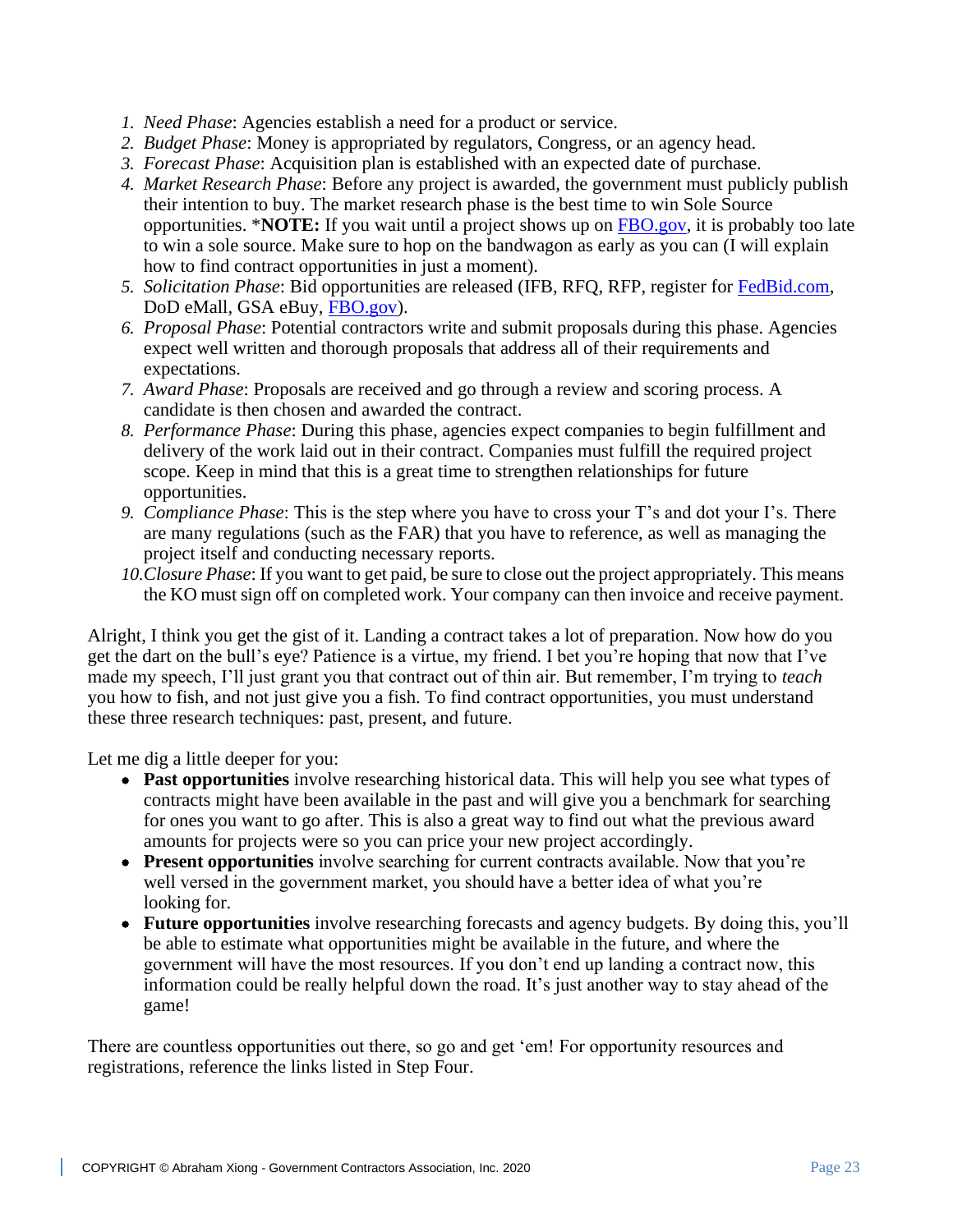# **Step Nine: Write the Proposal**

# *Draft it up!*

You've finally gotten to the proposal phase...so have at it! Just kidding. I would never push you off into uncharted waters without a little advice. The proposal writing process is probably one of the most challenging and daunting activities for business owners. If you're not so skilled in the writing department, you may want to consider hiring a professional technical writer. I highly recommend that you fully understand what is required in the agency's solicitation before writing your proposal. **Draft your proposal to meet those requirements**.

An agency solicitation is asking for the **what**. Your proposal response tells the agency you will give them **what** they want, and **how** you're going to give them the what, and **why** you're going to do it that way.

# Here's some tips for getting started:

*Preliminary preparation for writing your proposal or bid*

- **Obtain and review the bid package for missing pages or sections.** Gotta make sure everything's there!
- **Understand all the requirements of the bid package.** Do you understand all the requirements of the bid package? If not, make sure to request clarification from the KO or other designated individual.
- **Set-up a kickoff meeting with your magic making team.** Set-up a kickoff meeting with all the personnel involved in writing and carrying out the contracting project. Make sure everyone is on the same page and knows the ins and outs of the bid you're applying for.
- **Prepare your staffing strategies to address personnel needs**. Get the bios of all key personnel with their past performances and references on file.
- **Gather information on corporate past performances.** Get all of your company's previous jobs, projects and references together. Typically three references similar to the project you're pursuing will be needed.

Have everything in order? Alright, now you're ready to write the actual proposal. Below I've given you a general guideline of what is typically included in a proposal response; however, be sure to follow your specific bid instructions.

- **Executive Summary:** This is a summary of the entire proposal. Make it about 1 page in length (or as required by the specifications in the bid).
- **Project Description:** This is the nuts and bolts of how your company will complete the project.
- **Statement of Work (SOW)/Statement of Objectives (SOO):** This section describes how your company will comply with the requirements of the SOW/SOO. Make sure you address every requirement the agency puts forth.
- Cost and Pricing Data: This is the breakdown of the costs that will be incurred by your company, including overhead if required.
- **Organization Information:** This is the history and background of your company, including your past performance history, products and services offered. If it's required, include biographies and resumes here too.
- **Conclusion:** This is a summary of the proposal's main points. Have it be about two paragraphs in length.

Now if there's one thing I want you to learn from this step, it's this: **submit your proposal ON schedule**! There's nothing more frustrating than spending a large amount of time and energy on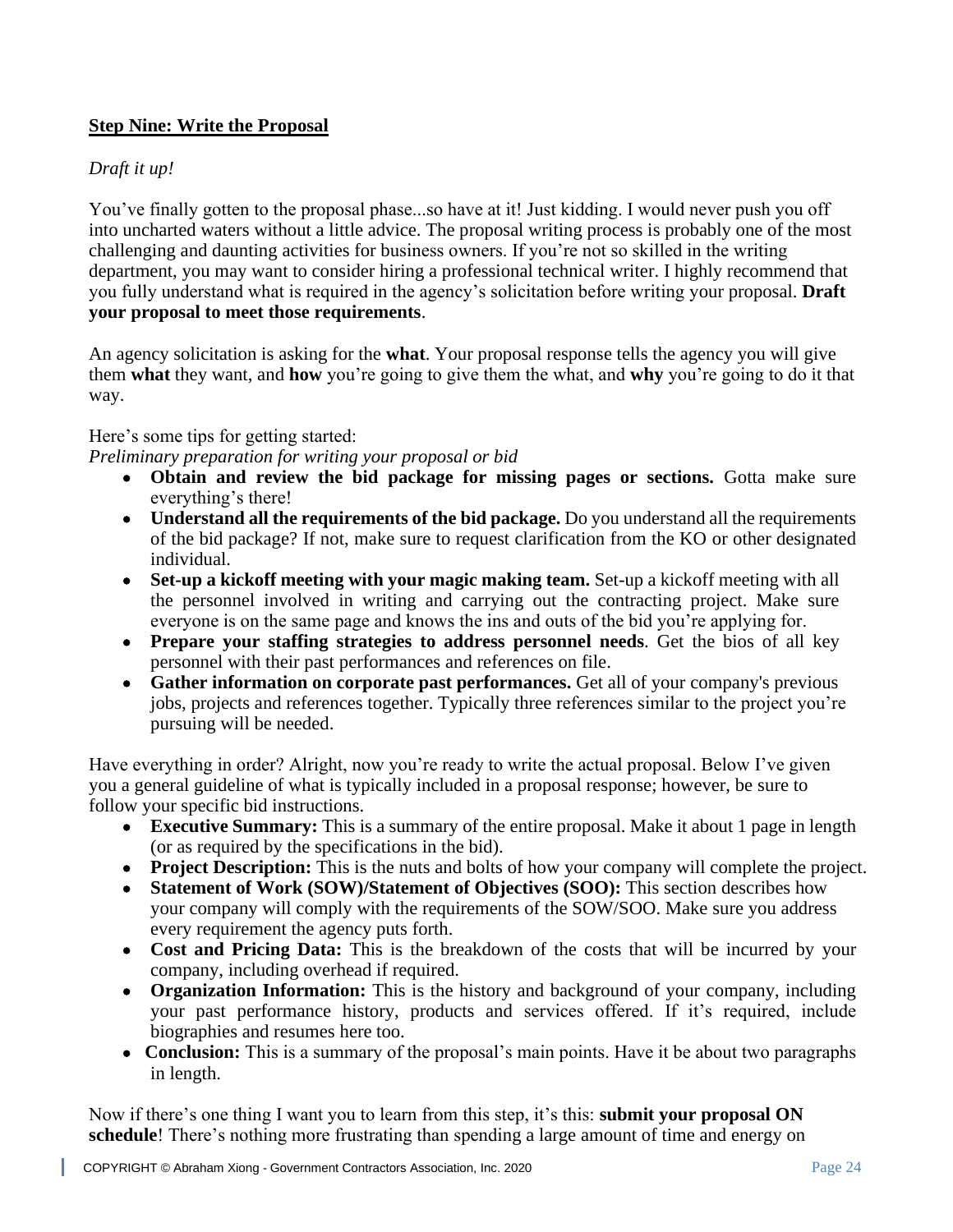something for nothing. By preparing yourself and submitting your proposal well in advance, you'll be sure to avoid any issues involving the deadline. So *check and recheck your delivery contingency plans*. If you're submitting it electronically, have a tech-savvy person handy in case any glitches occur. If you're delivering a physical copy, request a delivery receipt with a time stamp. Whatever you do, make sure it's on time and reaches the right hands. Being 30 seconds late can result in NOT being able to submit the proposal.

# **PERFORMANCE PHASE**

- **Perform on the Project**
- **Comply to Legal Obligations**
- **Closeout the Project**

#### **Step Ten: Perform on the Project**

#### *Time to get down and dirty.*

So you've turned in your proposal, patiently waited for a response (tick-tock-tick-tock)...and WALA –you landed the contract! Congratulations, I knew you could do it! All you needed was a little advice from the Gov Genie.

Now what? It's time to get that project going! I've done my part to help you get your foot in the door of the government market. Now it's your turn to perform and deliver your services and product. You should already have a pretty clear idea of what your plan is from submitting the proposal. Get your project team together and start mapping out more of the specifics of your agenda. Setup general road marks and a rough schedule for project completion. Your contract management team will make or break your project's success. If you need a Contract Manager, please visit [www.ncmahq.org.](http://www.ncmahq.org/)

If you have cash flow concerns, such as trouble with funds for mobilization, there are multiple resources to help you keep your project afloat. Look into options such as: accounts receivable funding, factoring, SBA guaranteed loans, and bridge funding. Reach out to my friends at Government Contractors Association for further assistance.

My one major piece of advice during this step is: **keep a good relationship with the ACO**  (Administrative Contracting Officer) or the COTR (Contracting Officer's Technical Representative). They're the ones who will be reporting back to the responsible agency "customer" on your performance and writing you up in the CPARS. You want them to be fully satisfied with the quality of your work so that you maintain a good reputation within the government market since other agencies read hour performance reports. Don't let your buyer down!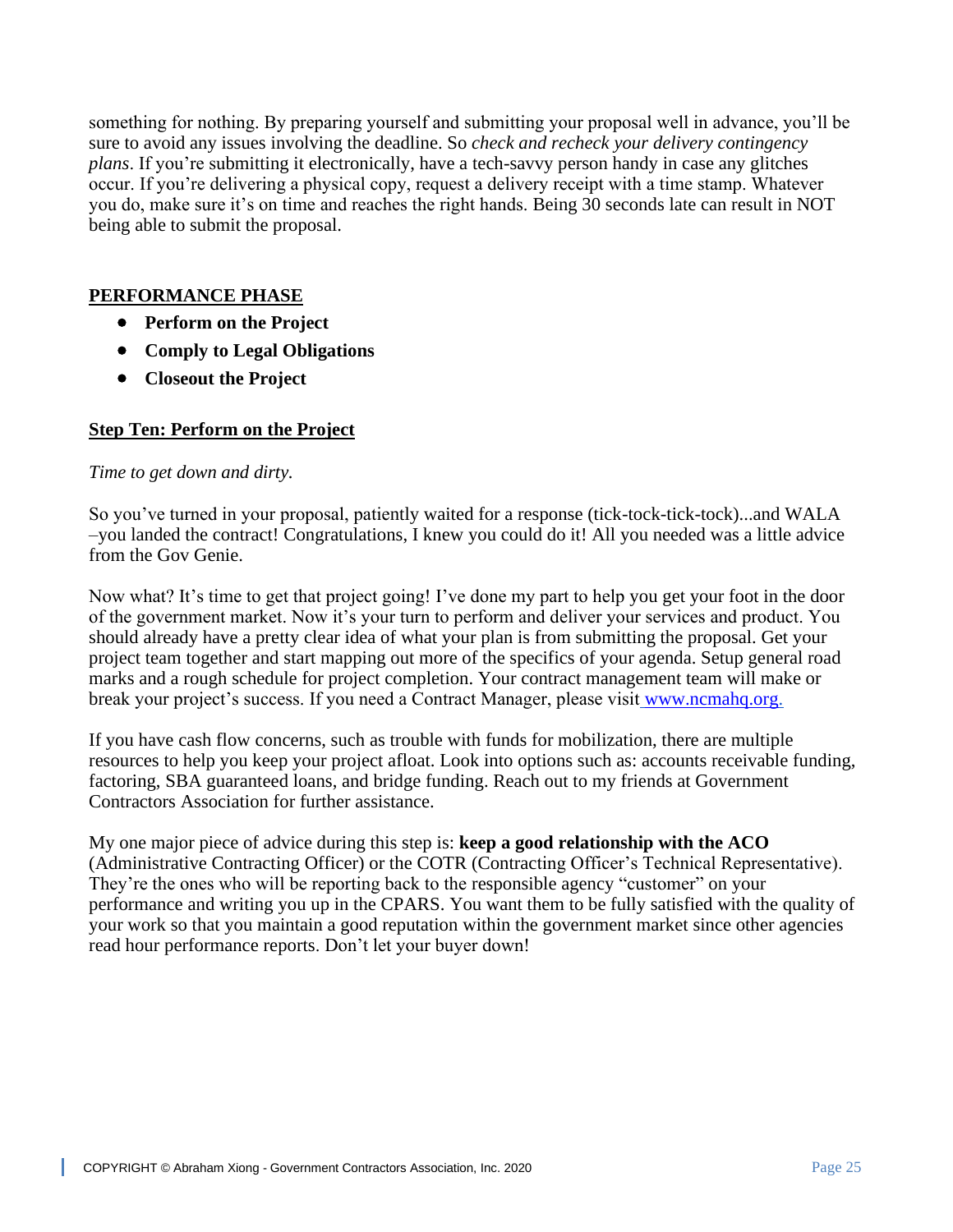# **Step Eleven: Comply to Legal Obligations**

# *Follow the Rules!*

You're probably thinking, "sheesh, what more could you have to say?!" Not much, but I do want to make sure you cover all your bases. My advice during this step involves compliance. There's a few things you have to look out for when carrying out a contracting project. Here's some good tips to get you on the right track:

- **Read the FAR**, especially Part 3
- **View the agency's website for supplements to the FAR if any**
- **Report to and communicate with the ACO, COTR and Program Manager.** Generally, the agency will require you update them on the project's advancement on a consistent basis. Make sure you do this in a timely and professional fashion.
- **Engage a qualified CPA firm.** Depending on the size of your contract, the GAO, OMB, and DCAA will have compliance requirements. \*WARNING: Some companies lose their contracts because they're not DCAA compliant. Don't have this be you! Get help by reaching out to my friends at GCA (**404-955-8080**). They can connect you with a CPA firm that understands the government market.
- **Seek Legal Counsel** if you have any questions or issues throughout the contracting process. For example, if there are compliance issues, teaming agreement arrangements, or if you need to file a protest, seeking legal counsel is in your best interest. It's always better to ask someone who knows their stuff than to wing it and have things turn out badly down the road.
- **Create an Ethics Program for your Company**. Make sure all rules and expectations are crystal clear so that there isn't any confusion. It's also important that employees know who to contact if there is an ethical question.

That should about do it as far as compliance goes. Don't be afraid to ask for help and make sure you follow the rules!

# **Step Twelve: Closeout the Project**

#### *Get paid and wrap it up*.

We started this journey with you asking me to grant you a contract wish. In other words, you wanted that cash! But I gave you more than that. I taught you how to go out there and win your own contracts in the government market. If you've made it this far, then it's time for me to talk about one of the most important things (and probably what you've been waiting for since the beginning): getting paid. As you go through the performance process, you will be required to get signatures from various officials. These engagements are what you'll need to get paid. Before you invoice, make sure your accounting system is in place. In addition, make sure you're registered for the correct payment portals. These include:

Being registered on [SAM.gov](http://sam.gov/) and Wide Area Workflow [\(https://wawf.eb.mil\)](https://wawf.eb.mil/). There may be other invoicing portals that you're required to be registered for depending on which agency your contract is with.

Alright, so you've finished carrying out the project and settling all payment arrangements. Time to wrap it up! First, you'll need to do a final walk through with the appropriate agency representatives. Then, get all completion documents signed off. Finally, make sure you are properly paid. During this